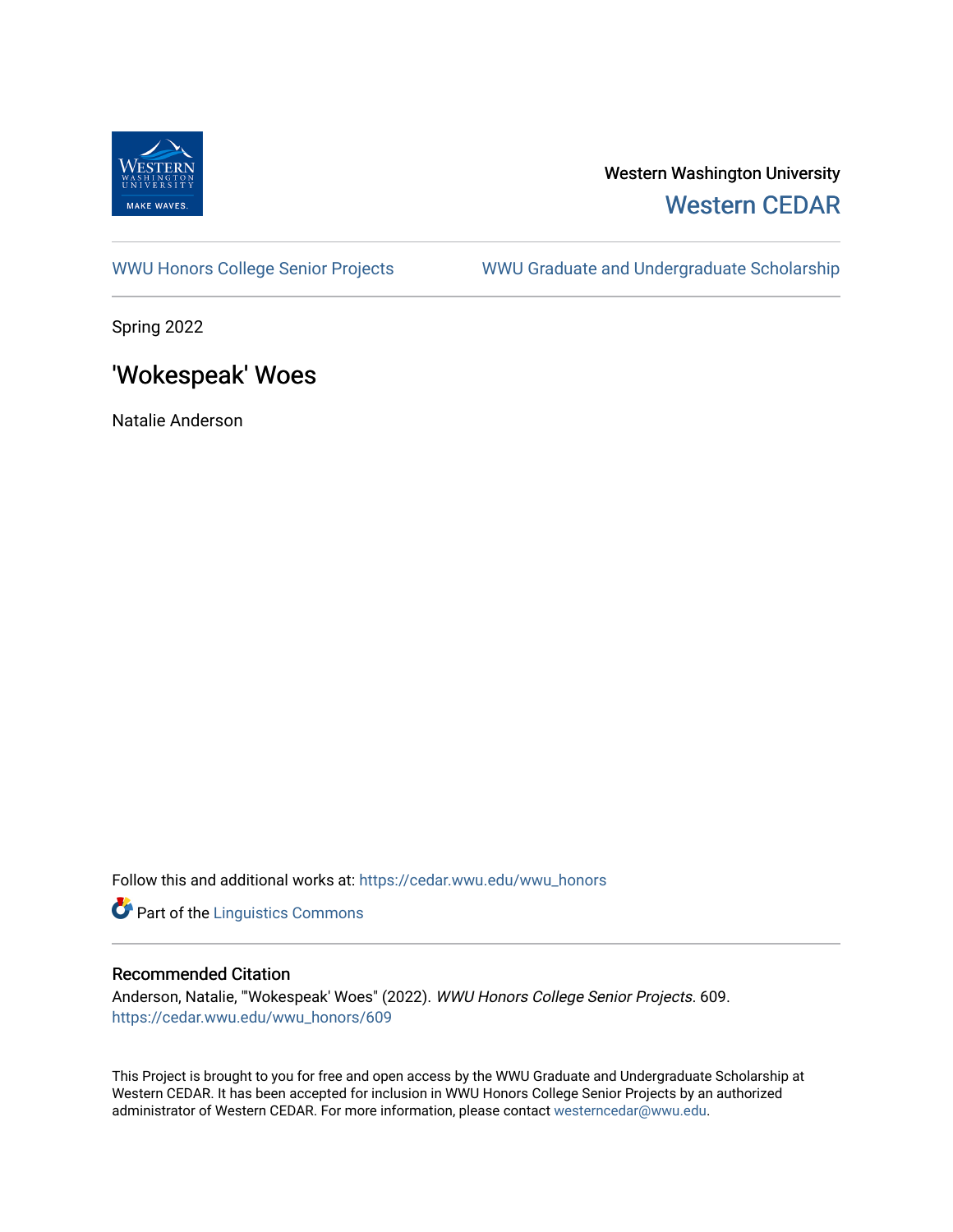# "Wokespeak" Woes

An investigation into the impact of inclusion-related word use on political activism and performative allyship

> An Honors Capstone Project by Natalie Anderson Advised by Dr. Kristin Denham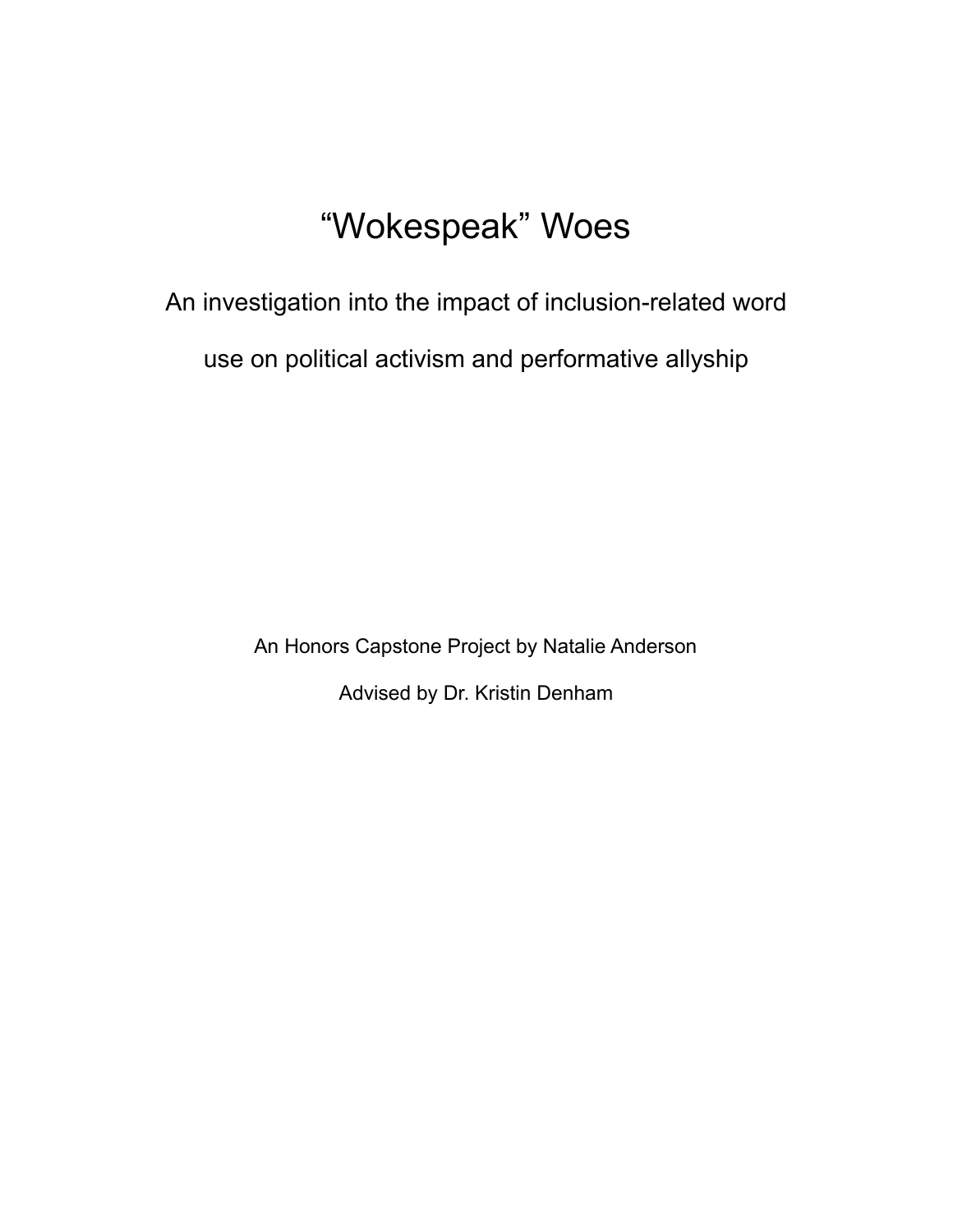# **INTRODUCTION**

Words matter. Specifically, the words we use to refer to other people are exceedingly important because they can affect how people perceive others and how individuals see their own identity. New terms are introduced to better represent the identities of certain groups or to draw attention to long-ignored injustices. However, the degree in which words matter is a topic that has sparked some debate. Attempts to regulate or educate others on more inclusive language are often faced with pushback due to the work that would be required to consistently use a particular word or phrase. Additionally, some words that are considered the most accurate or the most "politically correct" may not even be used by those who are members of the group that the word describes. For example, the term "BIPOC" (Black, Indigenous, People of Color) has gained traction on social media and in some communities as of late. However, many people whose identities fall into BIPOC do not use this term, which brings up questions about the validity of its usage in the first place.

The fact that the development of new lexicon often reflects changes in our socio-political culture is a testament to the importance and power of language. However, is the language that is used to discuss these important topics really as important as the issues themselves? Disagreements over the proper terminology often seem frivolous when others are arguing over who does or does not deserve inalienable human rights and freedoms. This particular category of vocabulary can be referred to as "wokespeak," which is a term in itself that is rather controversial. It is commonly defined as "words that display an awareness of social issues," and it is often used by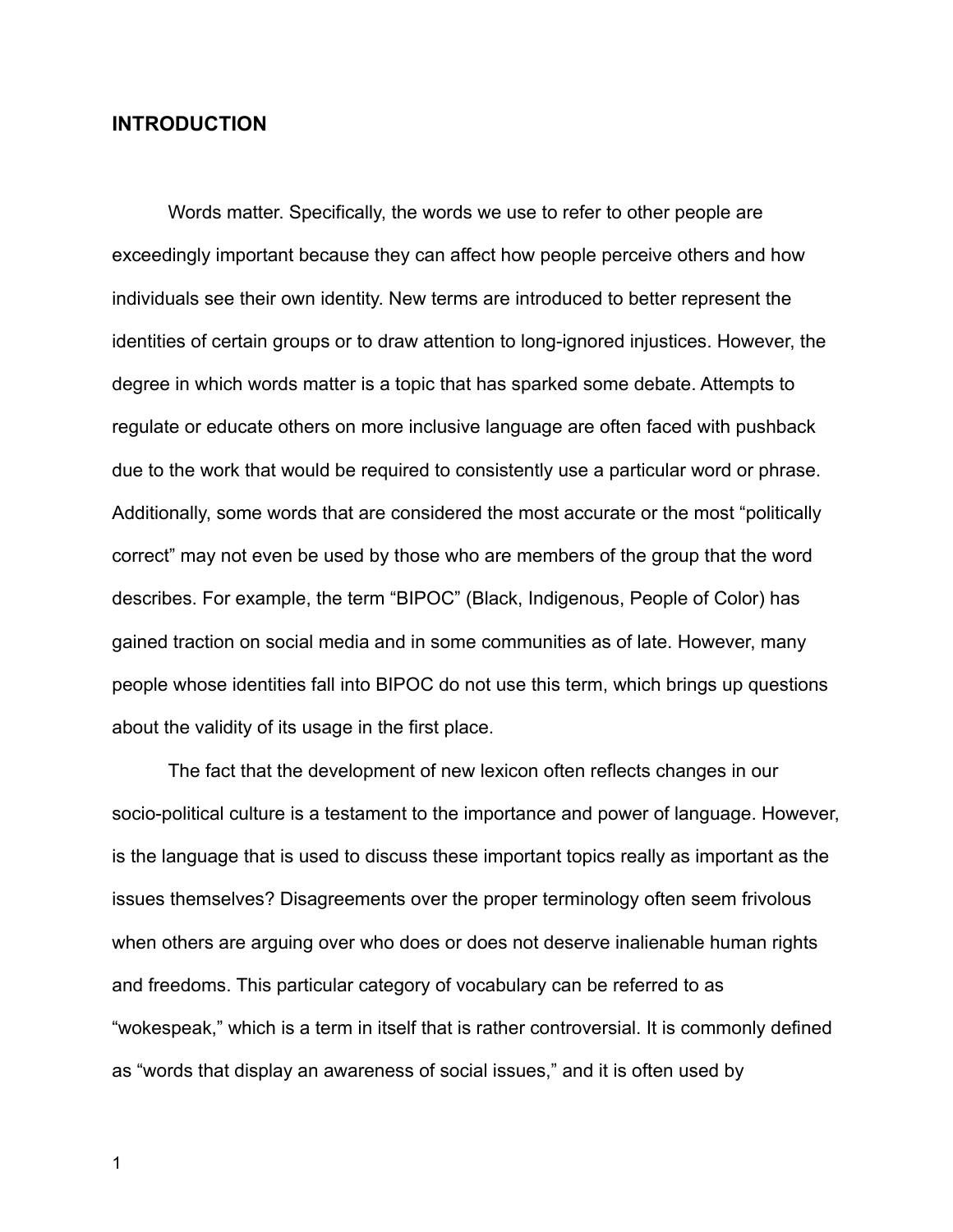conservatives to insult liberals and their use of "politically correct" terms (Harmon, 2021). This thesis explores the role of wokespeak as both a form of activism and a performative way of displaying one's social awareness.

# **BACKGROUND**

#### *The evolution of "woke" and "wokespeak"*

Wokespeak has become prevalent over the past few years, as a result of the introduction of the term "woke" and the spreading of "Woke" Culture. However, the word "woke" existed for many years before that, and it was first used by Black communities in the 1960s to signify "being aware" (Hall, 2021). "Woke" slowly took on a more political definition, and began to be used to refer to a person who is "aware of social issues such as racial injustice and inequality." There is evidence of "woke" being used as a political term as early as the 1970s, particularly with the phrase "stay woke," but it did not grow in popularity until the 2010s. According to Perry Bacon Jr (2021), the term surged in popularity when it began being used by Black activists in the Black Lives Matter movement. Columnist Rebecca Solnit (2021) emphasizes how "woke" originated in black communities and "its illness and decline came after it was kidnapped by old white conservatives," like so many other words that are appropriated from Black culture. At first, it was used to encourage others to be aware and educate themselves about racial injustice in America. However, over time, "woke" has pejorated and has been adopted by conservatives who use it as an insult to condemn liberals for what they view as hypersensitivity and defense of "cancel culture." Many conservatives seem to believe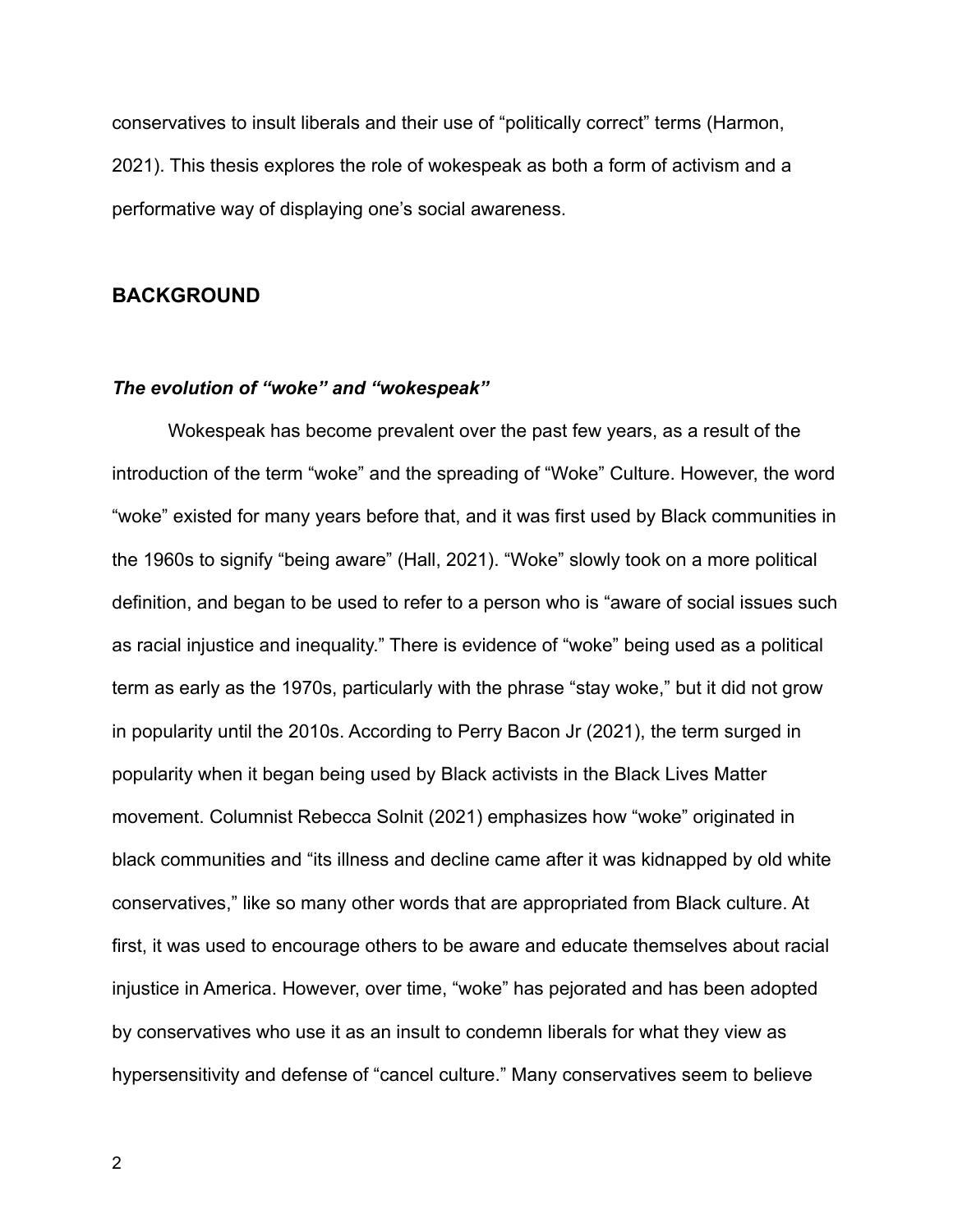that "wokeness" gives liberals too much power because they can "cancel" or publicly shame people who do not agree with them. The term "wokespeak" is also used mostly by the political right to critique the left for their use of more inclusive words and phrases.

#### *Wokespeak backlash*

Although inclusive language can help individuals to feel more understood and represented, some people see the effort required to learn and employ new vocabulary as unnecessary and tedious. In David Oliver's article published in the British Medical Journal (2020), "Caring about language doesn't mean we can't care," he shares that many nurses are pushing back against the adoption of new and more inclusive language in the workplace because they see regulating their language as "frivolous" or a waste of time that could be better used for patient care. In contrast, Oliver argues that using more inclusive language is an important aspect of patient care and that it is worth the time and effort that it takes to make a patient feel more comfortable and understood. Although focusing on the language we use may seem trivial, especially in a fast-paced environment such as a hospital, language matters and it should be considered an important aspect in creating not only a positive work environment, but also a better world community.

#### *Wokespeak & Cancel Culture*

Although wokespeak is positive in the way that it promotes social justice issues, many people question its importance because it is constantly changing. In addition, the price of using the wrong term is, at times, being "canceled," which means to denounce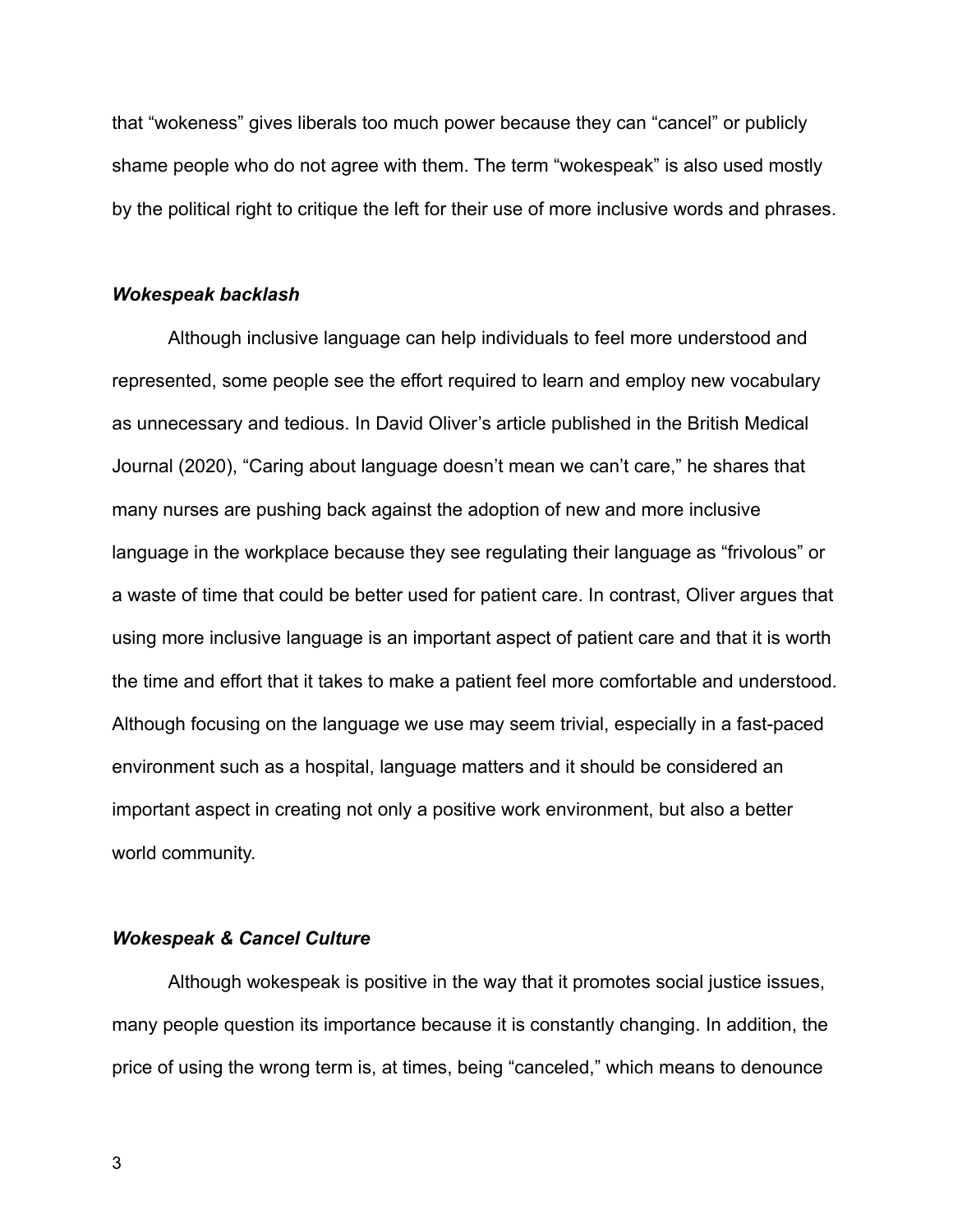or stop supporting someone. Cancel culture tends to be prevalent on social media, and people are often quick to cancel others for a gaffe rather than attempting to educate them on the importance of using a different term. In an opinion piece titled "'Wokespeak' is changing faster than I can keep up" by Black journalist Clarence Page (2021), he points out that although society has become more liberated, people are more punitive in the way they judge the virtue of others. If people are afraid to engage with others due to fear of being canceled, there is little hope in helping people that might not be aware to educate themselves on those important issues. Wokespeak can be counterproductive in the way that its goal is to build inclusivity, but it also alienates others who do not have prior knowledge of the niche terms.

#### *Terms Used in this Study*

#### *"BIPOC"*

BIPOC (Black, Indigenous, Person of Color) has become the current term that is in fashion when referring to Black people and other people of color, at least in some communities. According to a podcast episode of the Takeaway, BIPOC first appeared around 2013 and has since gained traction among progressive voices, especially in the wake of the BLM movement (Vega, 2022). The acronym stems from the term "people of color (POC)," which has been in use since the 1960s when groups like the Black Panthers and the Brown Berets used it to unite their movements and encourage solidarity among people of color (Grady, 2020). "People of color" is also an example of person-first language because it was derived from the older term "colored people." Although the goal of the term "people of color" is to promote solidarity and inclusivity, at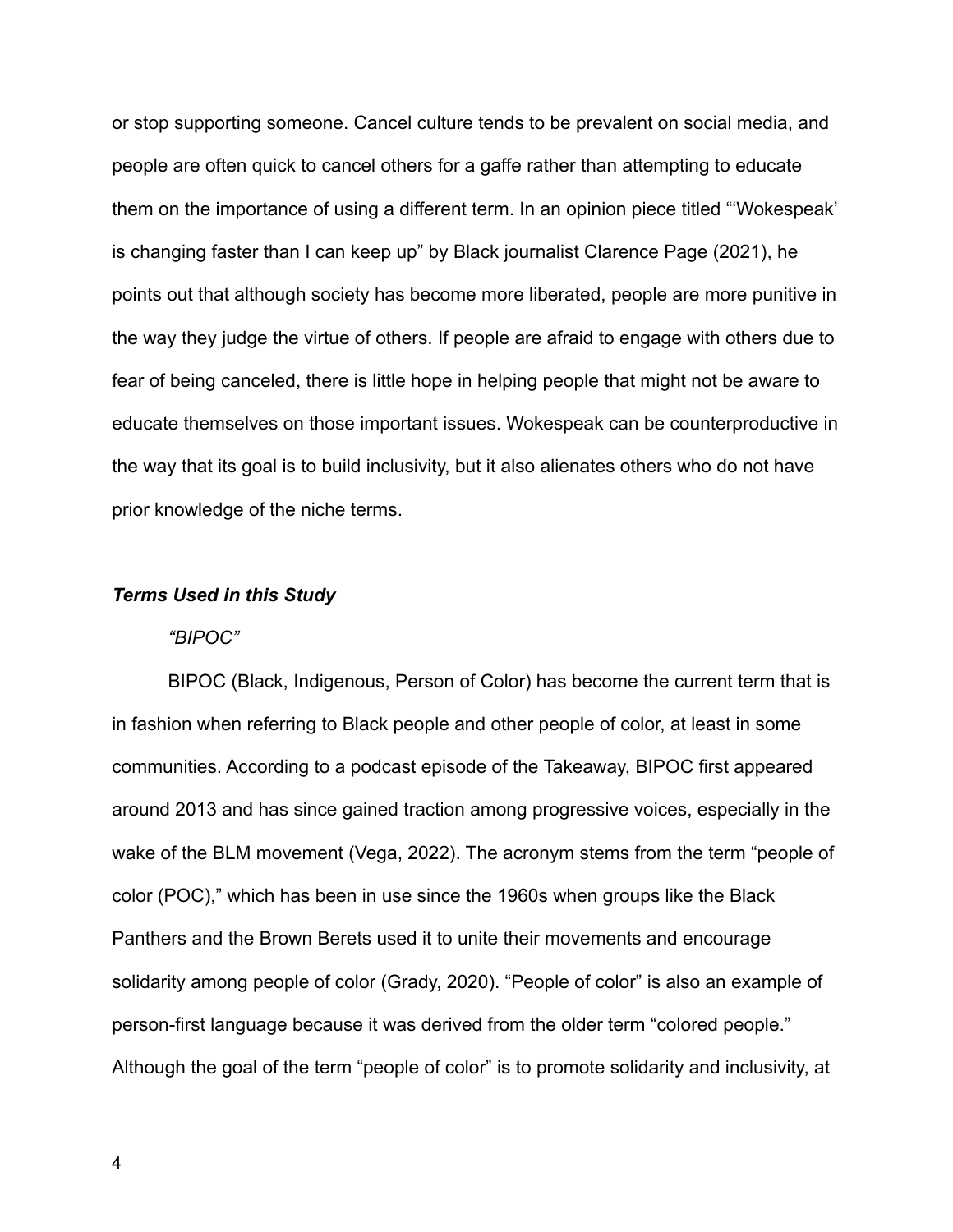times it causes certain identities within the umbrella term to be erased. For example, the linguist Deandre Miles-Hercules emphasizes that when referring to those who are most often affected by police brutality, the term "person of color" is not very accurate. Since Black people are disproportionately affected by this issue, using the term "person of color" is misleading because it implies that Asians and other people of color are impacted to the same degree.

The critiques of the term "POC" are very similar to that of "BIPOC." Although "BIPOC" can be useful in contexts when the uniting of communities is emphasized, it fails to highlight the issues affecting individual groups and it can be misleading. In Meera E. Deo's 2021 essay "Why BIPOC Fails," she provides an example of how using "BIPOC" in a research setting can spread misinformation. During the height of the COVID-19 pandemic, researchers would collect and present data on how the virus was affecting the BIPOC community. However, in many of these studies, data is not collected from Indigenous communities. Thus, the term could actually be serving to exclude Native Americans from more conversations rather than advocating for them. In addition, the use of "BIPOC" here is inaccurate because it implies that Indigenous people are included in the study even though they are not.

Another critique that people have of the term "BIPOC" is that it was adopted rather haphazardly into our vocabularies without much thought or evaluation. In Deo's essay, she shares her belief that a wider conversation and deep reflection is necessary before adopting new terms like BIPOC. Throughout the essay, she encourages allies and academics to not simply accept and use whatever new terminology is in style; but instead to think critically about the language we use and the meaning behind it. Deo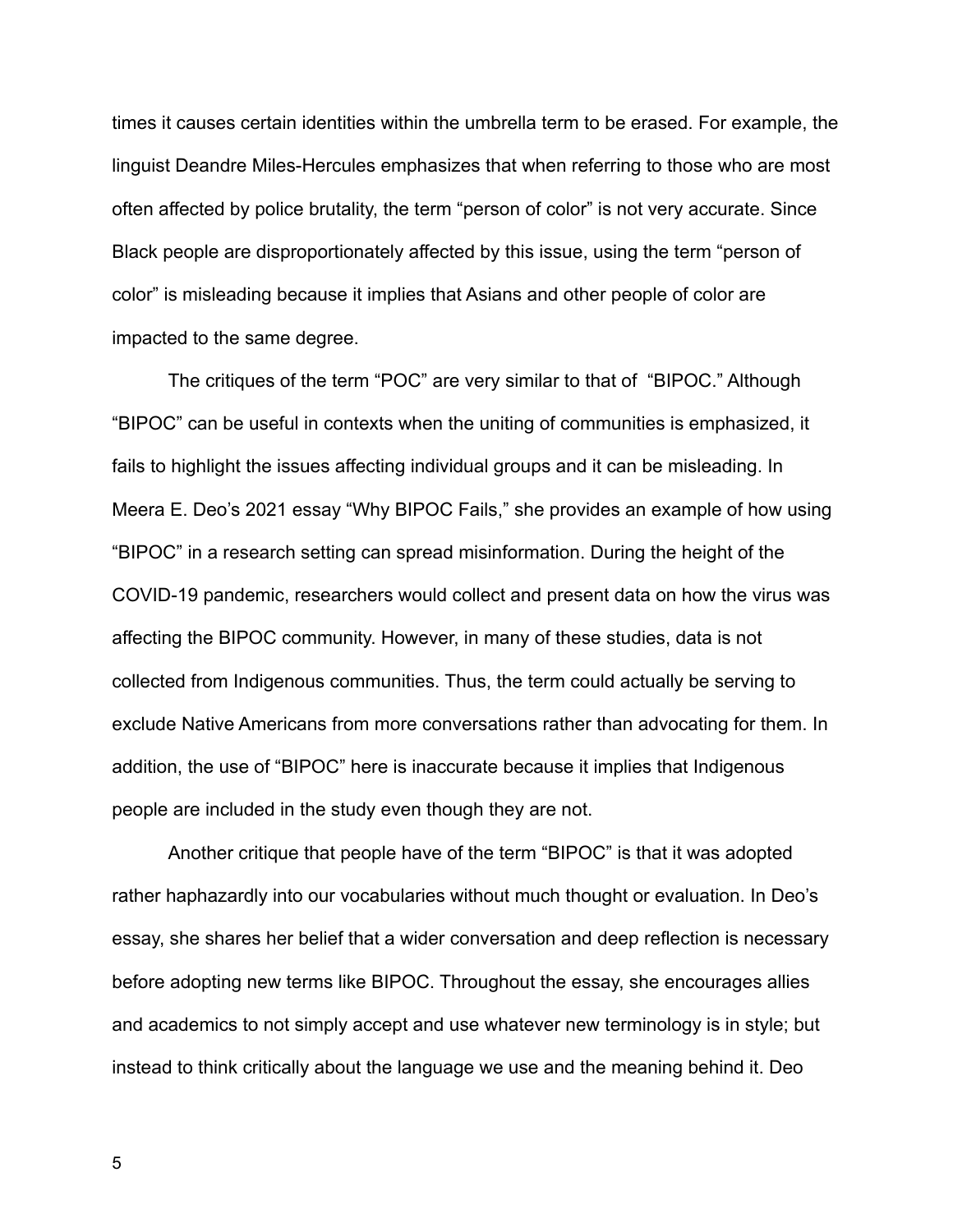questions the need for a change to the term at all, since "BIPOC" is essentially a synonym for "POC," except "Black" and "Indigenous" are placed at the front to emphasize how those groups have faced unequal levels of injustice. She argues that this change is more symbolic than equivalent to actual progress.

#### *"Latinx"*

In recent years, "Latinx'' has emerged as an inclusive term used to describe people of Latin American descent in a gender-neutral way. The term first began being used in the United States about a decade ago and was created, along with similar terms like "Latin@," for the purpose of providing a gender-neutral option for those who do not wish to use "Latino" or "Latina." The goal of the term is to help nonbinary individuals feel represented, and the replacement of a word-final vowel with an 'x' is a common orthographical change being taken up as of late in order to purposely defy the gender binary that characterizes languages like Spanish. Although the term has received some positive feedback for its message of inclusivity, "Latinx" has also faced a lot of backlash and has not gained popularity among the group it is meant to describe. According to a study conducted by the Pew Research Center in 2020, "only 23% of U.S. adults who self-identify as Hispanic or Latino have heard of the term Latinx, and just 3% say they use it to describe themselves" (Noe-Bustamante). And among the population that do not use the term, a small portion also find the term offensive. Many native Spanish speakers see the genderization of Spanish as an important aspect of its linguistic tradition and do not think it should be eliminated. In Charlotte Allen's essay for the Wall Street Journal (2021), "'Latinx' isn't popular with latinos; on behalf of all hispanic americans, I say no más to this politically correct linguistic monstrosity," she shares that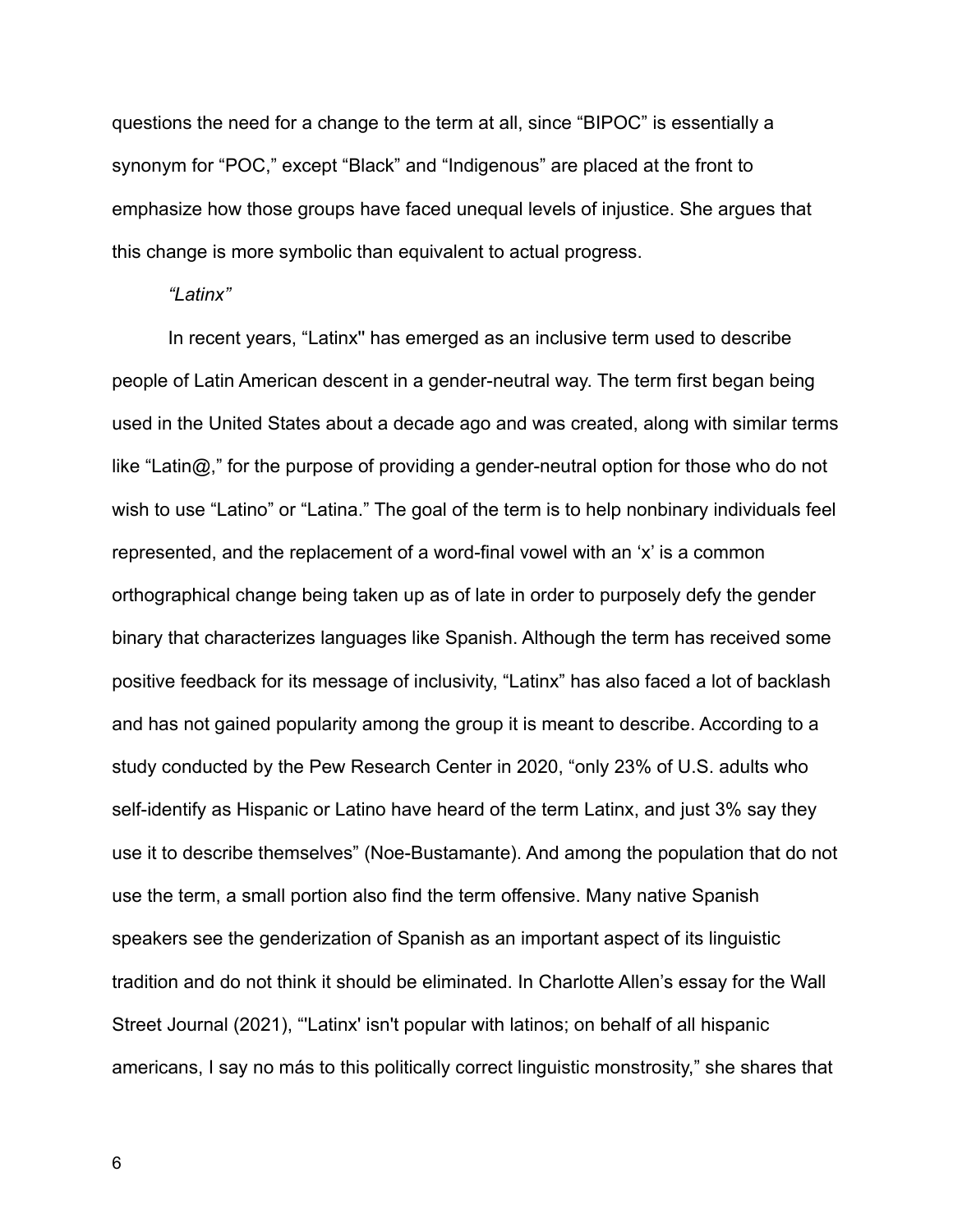"many Hispanics view the word 'Latinx' as a colonialist effort by ignorant gringos to impose their own ideological fixations on the rest of the world." Many people argue against the validity of the term as a part of Spanish as well because of how it departs from Spanish grammatical rules. The Royal Academy of Spanish (RAE), which is widely considered an authoritative source on the Spanish language, refuses to accept the term (Watkins, 2022). This rejection demonstrates the controversial nature of "Latinx."

While some people feel strongly against the usage of "Latinx," there has been an uptick in its usage especially among academic circles in later years. Latinx scholars Vidal-Mortiz and Martinez (2020) argue in favor of the usage of the term, asserting that "Latinx" is not "a trend or rupture in linguistic usage," but "a continuity of internal shifting group dynamics and disciplinary debates." The fact that the term itself is so controversial reflects the important topics surrounding identity and community that "Latinx" is connected to. In Lourdes Torres' 2020 piece on "Latinx," he predicts that debate over the term will continue because "politically charged terms quite often coexist unless a consensus is reached, and this is rarely accomplished across institutions, generations, political perspectives, and so on." The debate over "Latinx" is certainly a reflection of how language plays an important role in our political systems.

#### *"Partner"*

"Partner," which can be defined as "a person with whom one shares an intimate relationship, or one member of a couple" has emerged as a more gender-neutral way to refer to someone with whom one is in a relationship ("Partner"). According to Michael Bronski, a professor of women and gender studies at Harvard University, the term was originally used to describe a business relationship before it was adopted by the gay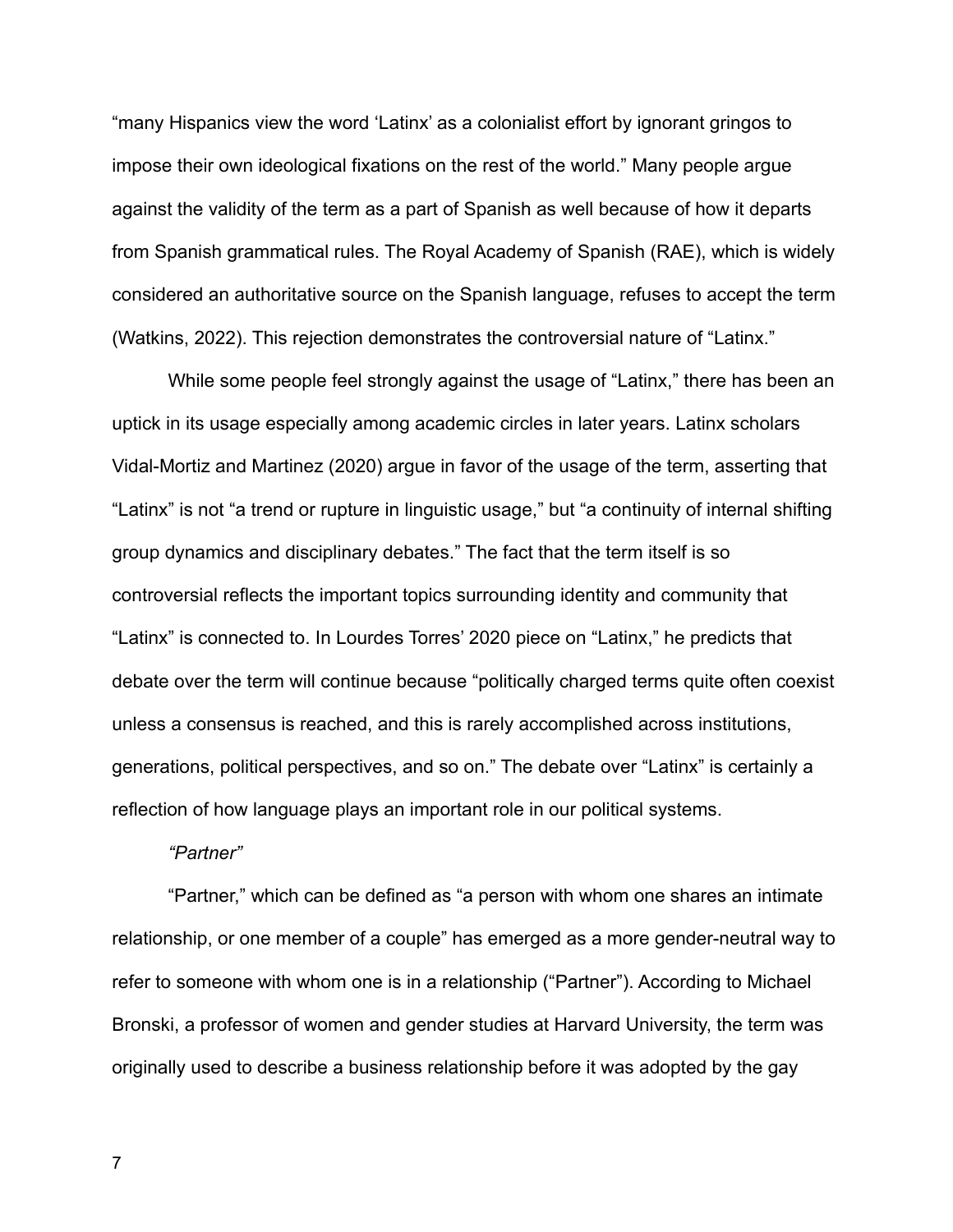community in the late 1980s (Kitchener, 2019). It has recently begun to be used by straight couples, mostly by liberal and educated young people, in order to be more inclusive and respectful of others' gender identities. "Partner" seems to be favored over other gender-neutral alternatives such as "lover" or "significant other" because of how it implies equal contribution to a relationship. In Caroline Kitchener's 2019 analysis of the term, she shares that many unmarried, long-term couples see the benefit of using "partner" because it implies the seriousness of the relationship outside of the context of marriage. When Gavin Newsom was sworn in as Governor of California in 2019, his wife Jennifer forgoed the traditional title of "first lady" for "first partner," which reflects the rising popularity of the term. However, some people, specifically members of the LGBTQ+ community, question its popularity and suggest it is merely "a performance of wokeness" (Kitchener, 2019). Despite the controversy surrounding its use, the pervasiveness of "partner" illustrates how the world and our language is changing to be more inclusive and more accommodating to different identities.

#### *"Elderly"*

With advancements in healthcare, people in the US, the UK and other areas of the world are living longer and healthier lives, which has led many people to believe that it is time for a change to the language used to describe older adults and the aging process. The Journal of Geriatric Physical Therapy recently put out a piece that suggested a switch from terms like "elderly" or "senior" to "older adult" when referring to a person over 65 years of age (Avers, 2020). These changes to terminology are being made in hopes of helping to reframe the aging process and many people's negative perceptions of older people. Dr. Jenny Robinson (2021) shared that many older adults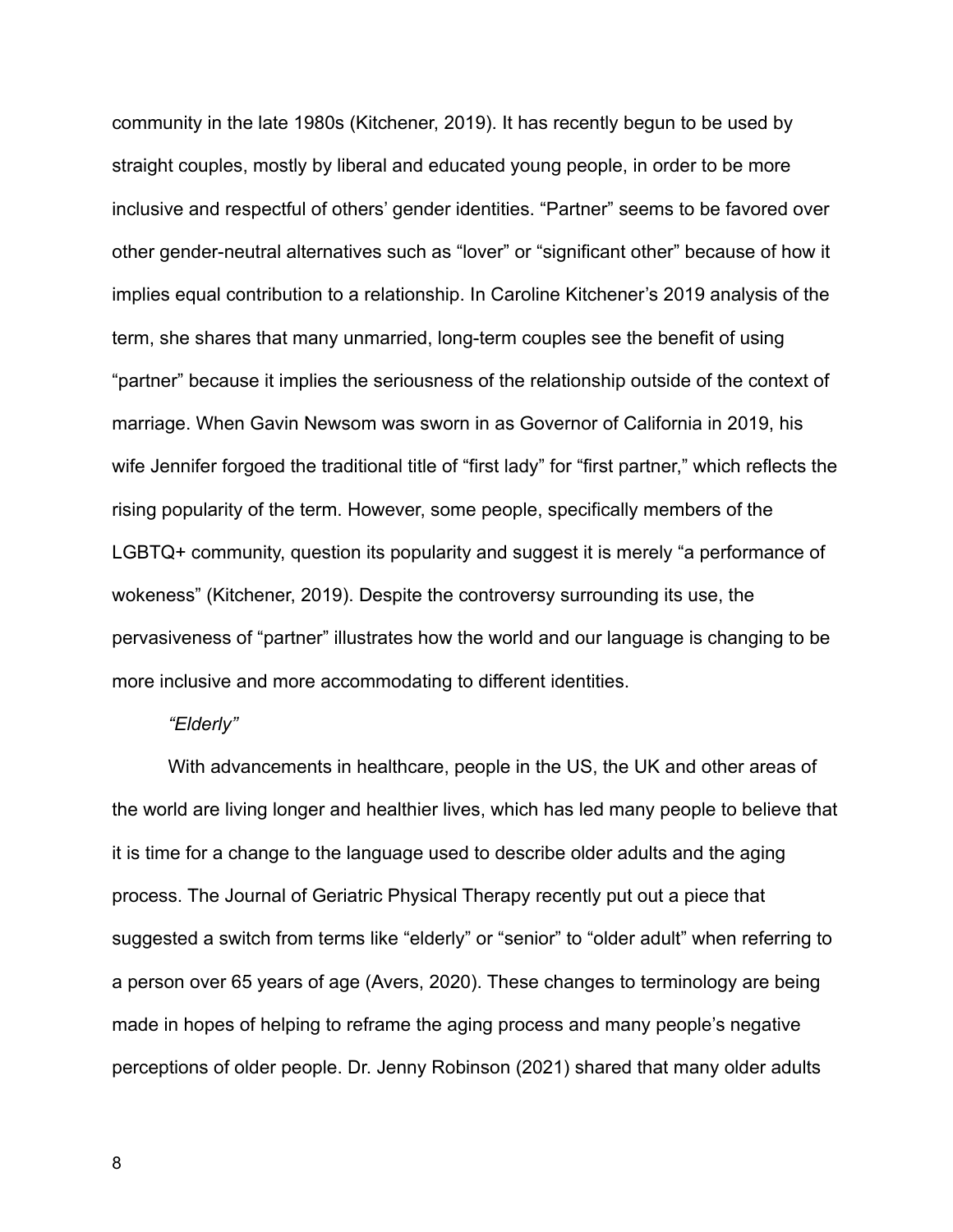are offended by the term "elderly" because of the negative connotations of the word and its association with dependency and frailty. At the same time, others criticize new phrases like "older adults" because they see it as patronizing or an attempt at sugarcoating their situation ("Is language like 'seniors' and 'elderly'"). Despite criticisms, efforts to improve upon the language used regarding older adults are beneficial because they can provoke discussions and make people with different identities feel valid.

#### *"Disabled"*

"Disabled" is a common term used to describe "having a physical or mental condition that limits movements, senses, or activities," although more and more people are questioning the validity of the term as of late ("Disabled"). Efforts to be more inclusive and recognize the struggles of the disabled community has led to a reexamination of the language used to describe them. The pejoration of the term "disabled" and other similar terms can be attributed in part to how these groups are "othered" by the rest of society. Othering is a phenomenon in which individuals and groups are treated and marked as different and inferior from the dominant social group. It is represented in language when a distinction is created between "us" and "them," in which the out-group is often vilified by the in-group (Cherry, 2020). Othering can cause terms like "disabled" or "elderly" to take on a negative connotation due to its association with the unknown or outsiders.

Disabled author and advocate Rebecca Atkinson (2015) postulates that her unease with the term "disabled" may stem from her perception of the prefix "dis," which she believes has an "inherently negative connotation" due to its association with words like "discredit" or "disengage." Subtle spelling differences have been employed to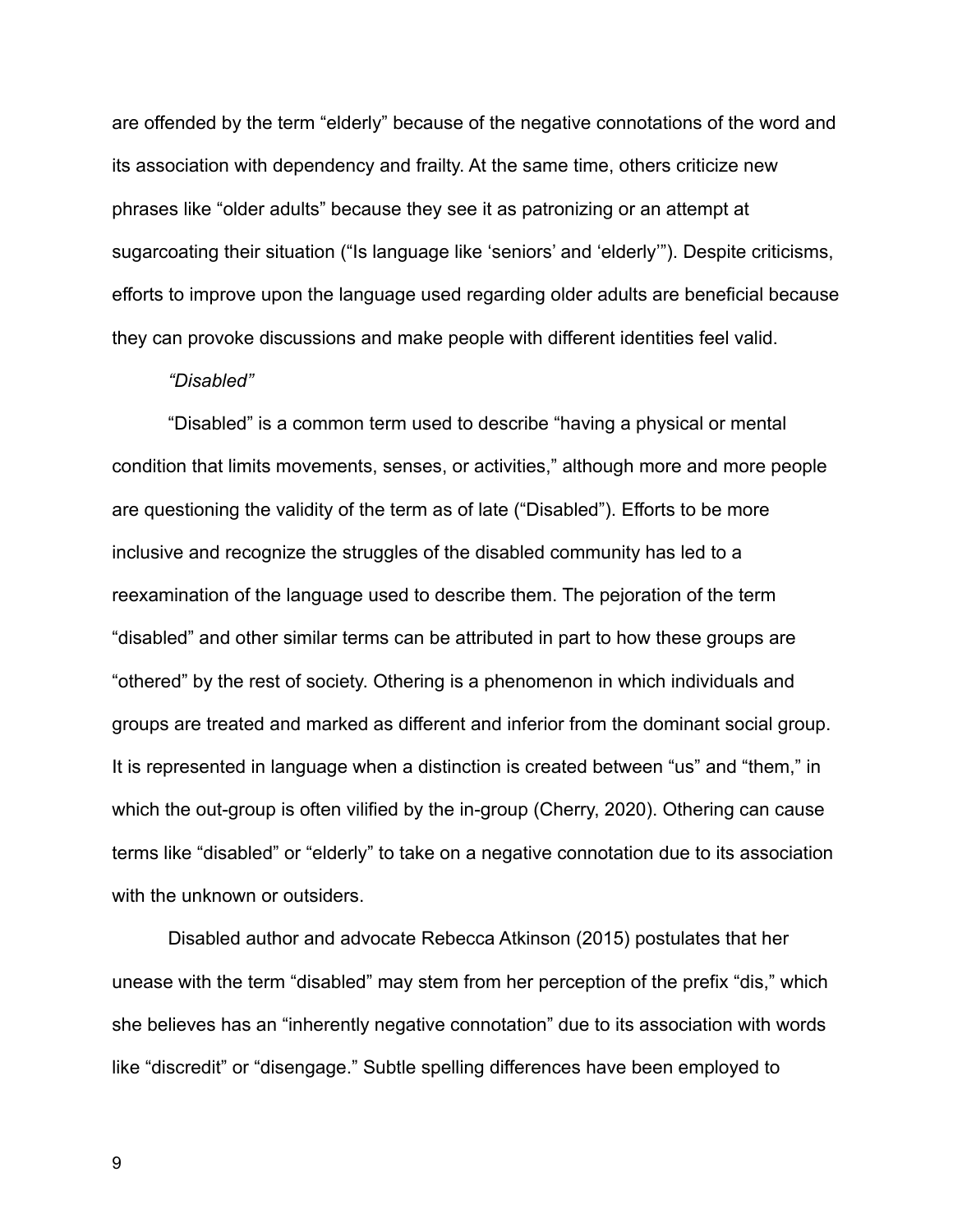change the meaning and implications of the term. For example, publications have been capitalizing the first letter (Disabled) in order to emphasize the shared identity of people with disabilities and the barriers they face, according to the Alliance for Inclusive Education ("Why do we use capital D"). Additionally, some people have taken up capitalizing the A (disAbled) in order to draw attention to the abilities of the person being described and deemphasize the negative connotation of "dis." Another alternative phrase that has been taken up by some groups is "differently abled," which was created in order to emphasize the abilities of the subject rather than their disabilities. However, this term has also faced backlash from the disabled community because it diminishes the degree of their health conditions by equating them to simply different abilities. All humans are different so they are all differently abled, and the term only serves to ignore the disabled conditions of those being described (Belanger, 2019). None of these alternative terms have been accepted by the majority as the best term to describe people with disabilities, suggesting that more critical thought and development is needed to replace the term.

One way in which some people feel that language surrounding disabilities can improve is by using phraseology called "people-first language." The idea behind people-first language is that the phrasal structure "a person with a disability" should be used instead of "a disabled person," in order to emphasize that the individual is a person first and their disability is just one aspect of their being. According to Tanya Titchcosky (2001), there is evidence of people-first language being used as early as the 1990s, beginning predominantly among health and medical professionals. In addition,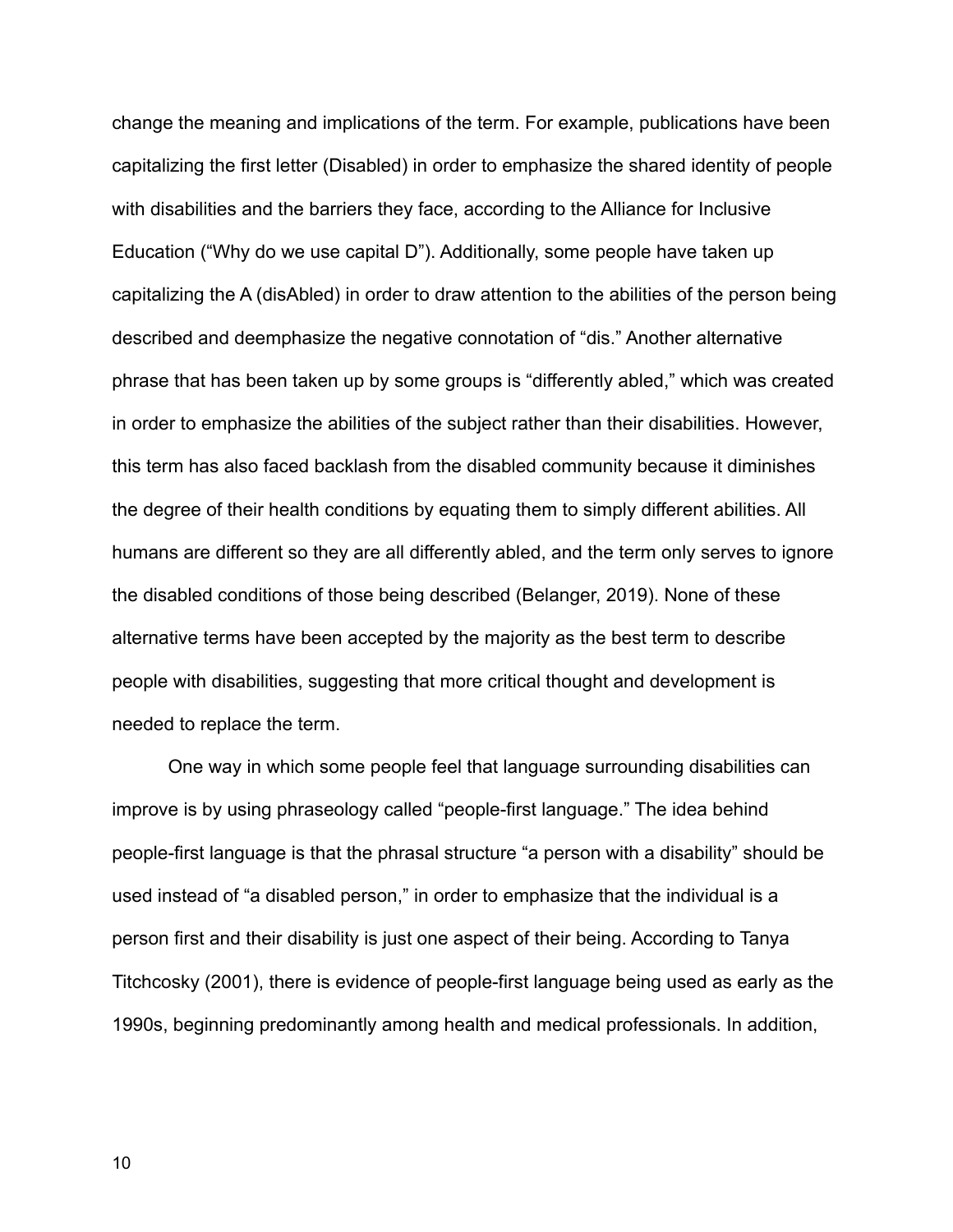people-first language was employed in the Black community when "colored person" became "person of color."

In response to the rise of people-first language, identity-first language has also become popular by some members of the disabled community. Identity-first language uses the opposite structure of people-first language, thus the phrase "disabled person" would be used instead of "person with a disability." According to the Autistic Self-Advocacy Network, the goal of identity-first language is to bring one's disability to the forefront, which allows the individual to claim the disability and choose their identity rather than permitting others to do so (Brown, 2011). In addition, it is a way of reclaiming their disability and showing their pride in their identity despite any negative perception of it. In Crocker and Smith's piece (2019), the authors point out how identity-first language has been embraced by the Deaf community because they view the individual's disability as an integral part of their identity. The prevalence of identity-first language in the Deaf community may also stem from the fact that many members view deafness not as a disability, but rather a medical condition and that "being deaf means that you are a member of a community of individuals who happen to have hearing impairments, but should not carry a negative connotation." The approach of the Deaf community in comparison to other groups within the disabled community illustrates how it is important for these groups to use specific verbiage that is in line with the desires of the individual or community in order to achieve their goals.

#### **METHODOLOGY**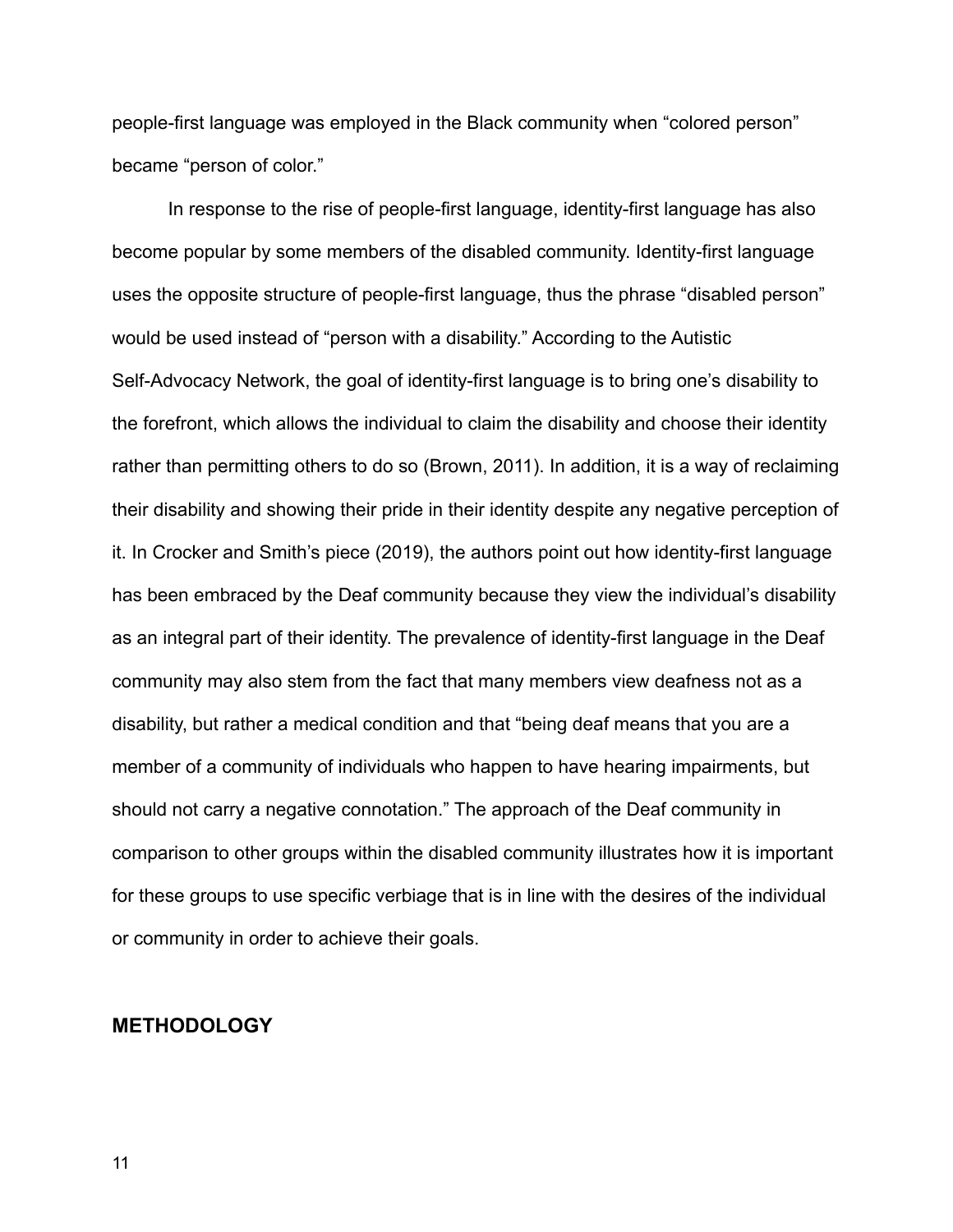I wanted to pursue this topic for my capstone project because as a linguist and a social media user, I have developed a strong interest in the way that language functions on the Internet. I have always been interested in the way people communicate online and the way people manipulate the way they are portrayed through their language use online to appear more likable or "politically correct." In particular, I was intrigued by language that aimed to be more inclusive in the way that it represents people's identities and injustices they face based on those identities. Although I feel that the introduction of more inclusive language is a positive thing, I have observed that many people on the Internet seem more concerned with portraying themselves as morally superior, more educated, or more "woke" instead of spreading the message of inclusivity. At times, it seems like the goal of being more inclusive is lost in the sea of people trying to prove they are more woke than each other. In this capstone project, I hoped to gain insight into what people's true motivations are when they use wokespeak: whether that is to be an advocate or an ally for underrepresented groups or to be perceived as politically correct.

For the purpose of this thesis, an online survey was conducted to determine the opinions and usage of certain terms that are used to refer to peoples' identities. The survey was created using the software Qualtrics and included 17 multiple choice questions and 2 free response questions. The participants were asked to share their age, gender identity, and race/ethnicity for demographic purposes. 62 people participated in the survey, and they were all college students between the ages of 18-45. The survey was distributed online on various social media platforms. All participants were made aware that the survey was conducted anonymously and for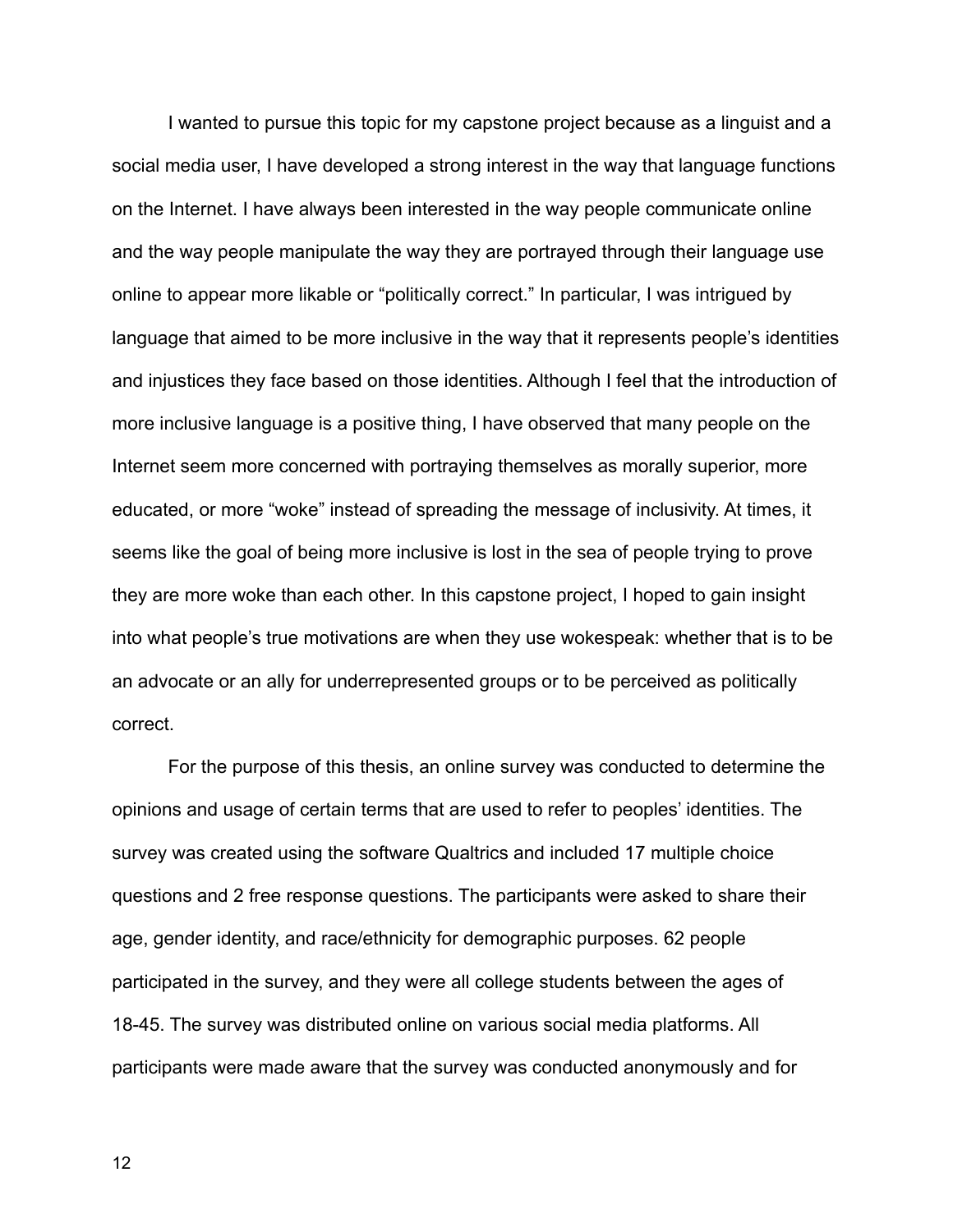research purposes. The participants were asked about their usage of terms such as "BIPOC", "Partner", and "Latinx" and the reasoning behind their decision to use the word or not. The participants were asked not only about their usage of new terms such as "BIPOC" and "Latinx," but they were also asked to examine their usage and perception of words like "Elderly" and "Disabled." These terms were included in order to gauge participants' opinions on older terms that some people consider offensive and see if these were used more or less frequently than newer terms. The definitions of the terms were not provided in order to not influence the participants' opinions about the significance of the words. They were asked to determine if their choice to use a certain term is based on the accuracy of the term itself or the pressure they feel to be politically correct. They were also asked for their opinion regarding the role of language in inspiring or reflecting changes in society. There were two free response questions at the end in which participants were encouraged to elaborate on their thoughts on the role of language, language change, and societal changes, and were given the opportunity to provide their final thoughts on the survey in general.

## **RESULTS**

Of the 62 people who completed the survey 61% were female and 39% were male (Figure 1), and the majority were in the 18-24 age range (Figure 2). With respect to ethnicity, most respondents were White/Caucasian (70.59%), while 16.18% of participants selected Asian and 7.35% selected Hispanic (Figure 3).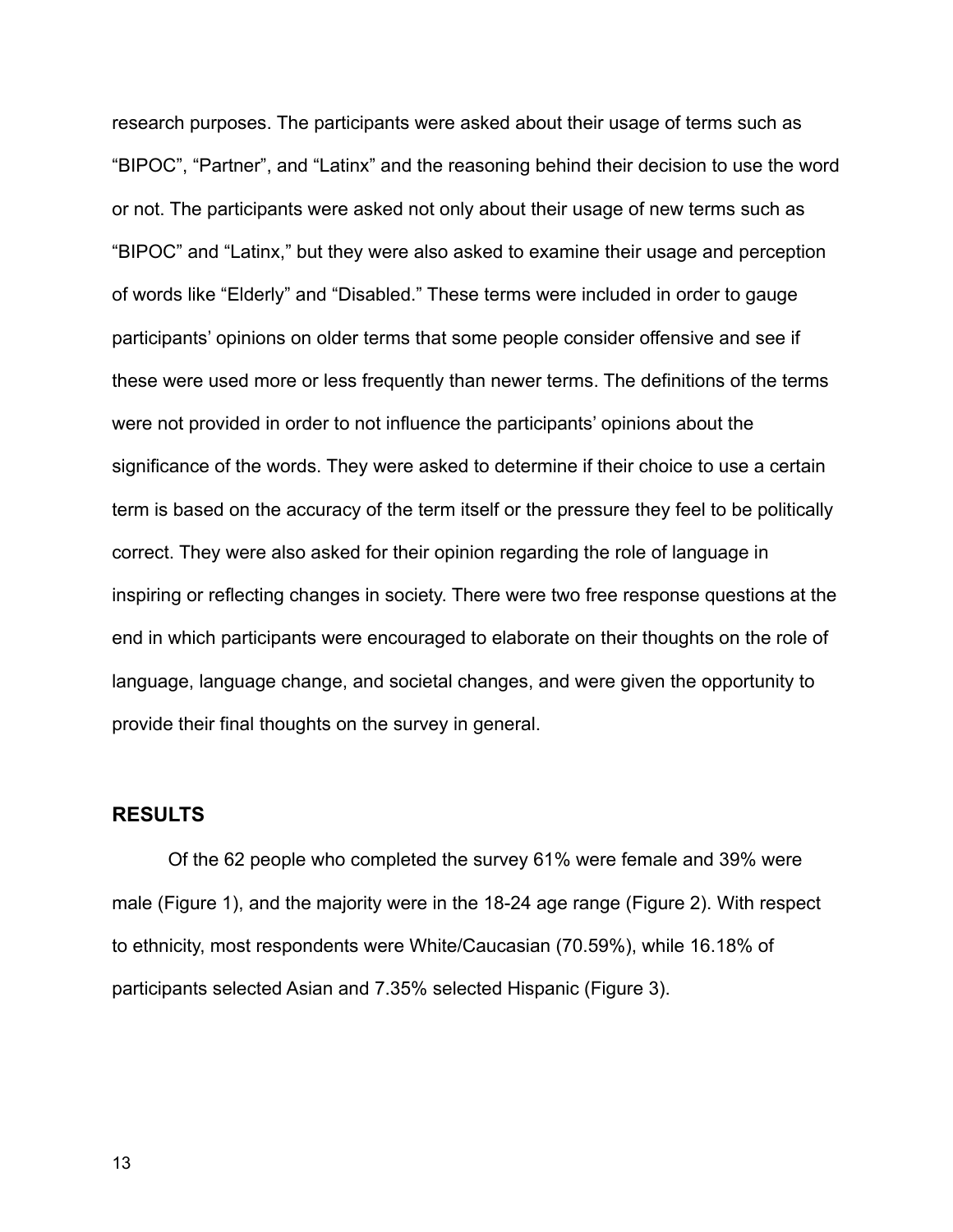





**Figure 3.** Q3: Please select your race and ethnicity.

For the question in which participants were asked about their usage of the term "BIPOC," it was notable that almost 50% responded that they do not use the word at all (Figure 4). For the question in which participants were asked about their usage of the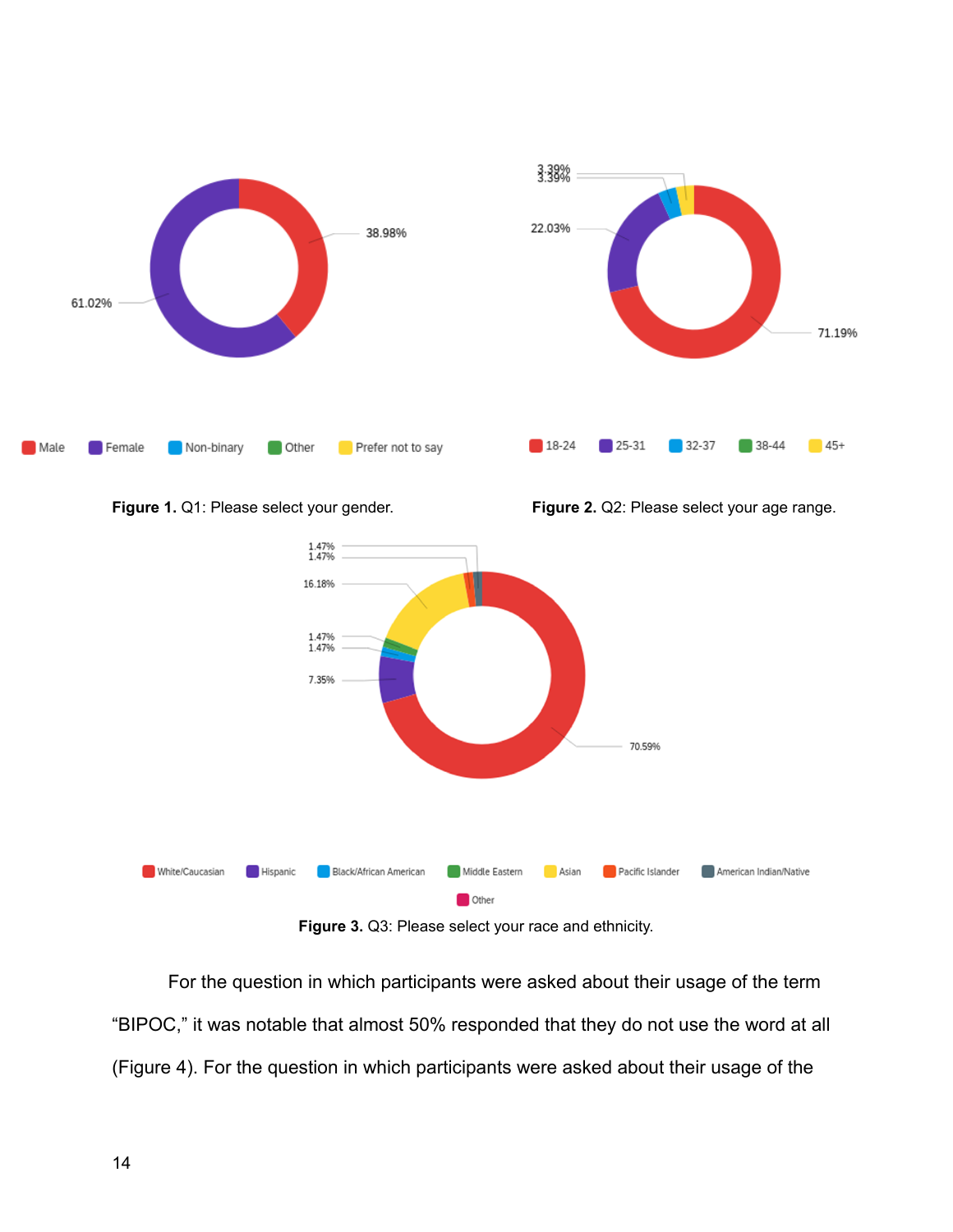term "elderly," over 66.67% responded that it is the most accurate available term (Figure 5). Additionally, a large majority of participants responded that they have heard or used "elderly" in casual discussions with friends and family (Figure 6). When participants were asked about their usage of "Latinx," 37.74% said that they do not use the term at all, while 28.3% of participants said they use it in order to be politically correct (Figure 7). 52% of participants shared that they used the term "partner" because it is the most accurate available term. The second highest selected option was "I do not use this word," which garnered 24% of responses (Figure 8). "Partner" also seemed to be used in a variety of different contexts by those surveyed. For the question regarding the usage of the term "disabled," 58.94% of responses were that they use it because it is the most accurate available term.

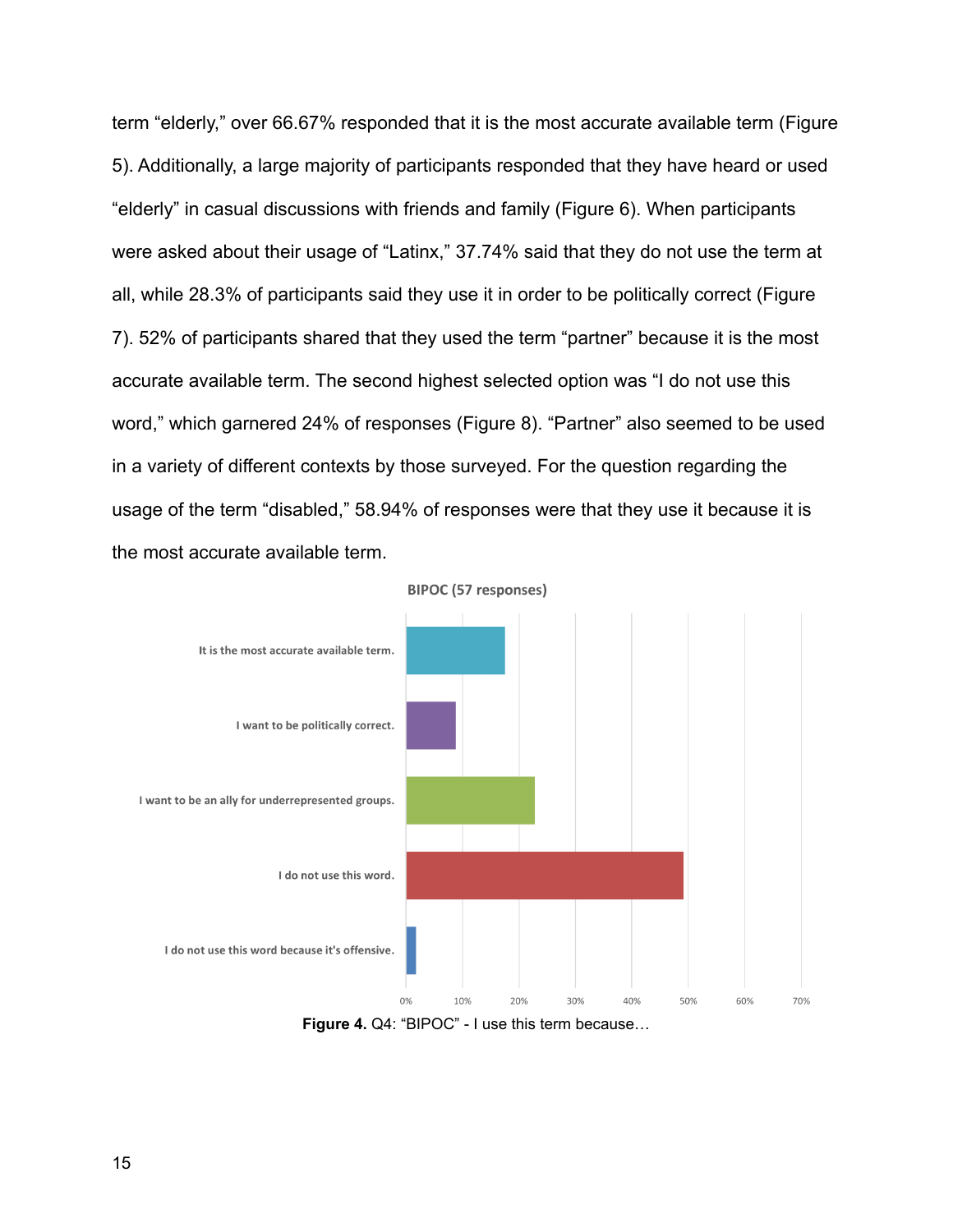

**Figure 5.** Q6: "Elderly" - I use this term because…



Elderly

**Figure 6.** Q7: "Elderly" - In what contexts have you heard or personally used this term?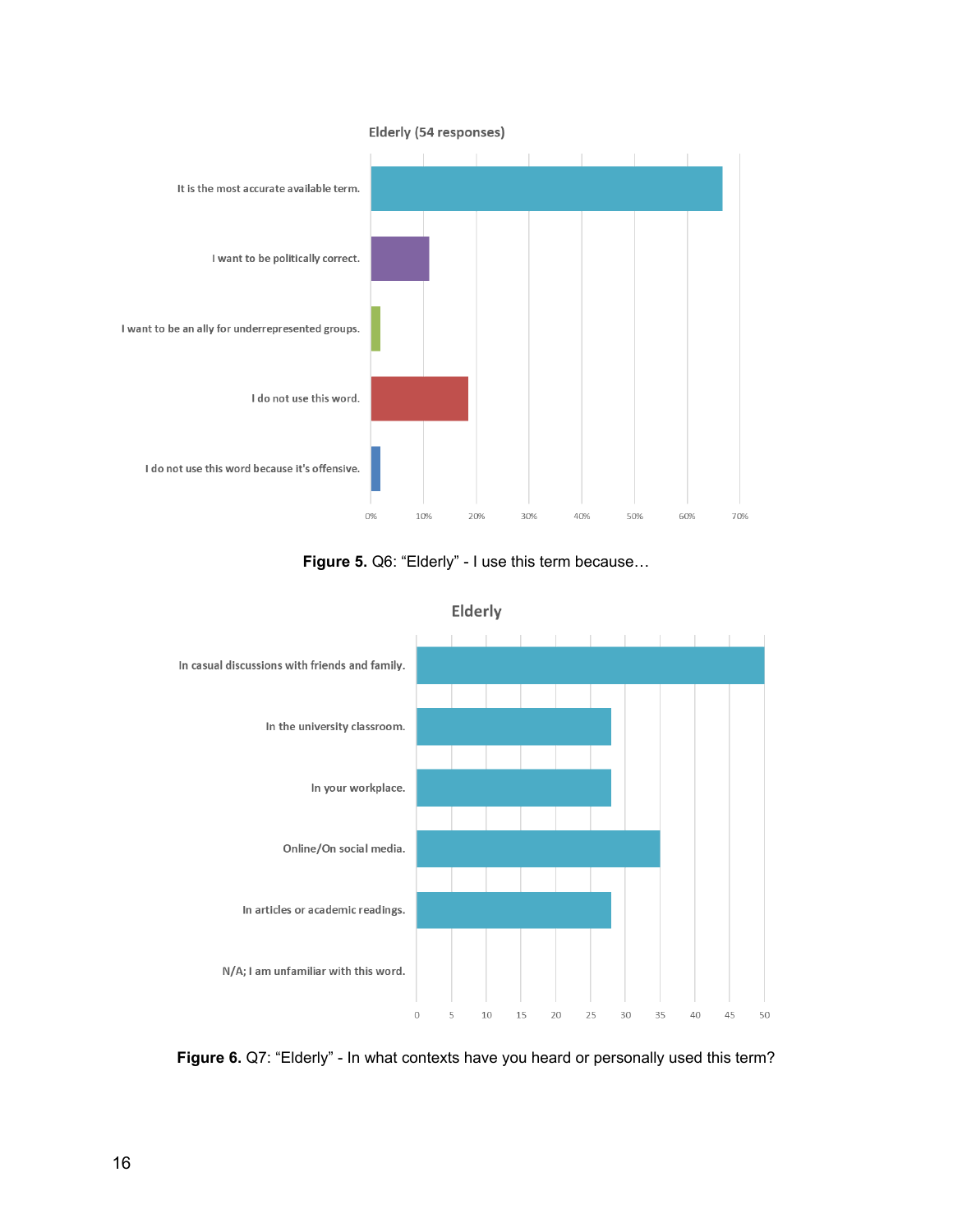

**Figure 7.** Q8: "Latinx" - I use this term because…



Partner (50 responses)

**Figure 8.** Q10: "Partner" - I use this term because…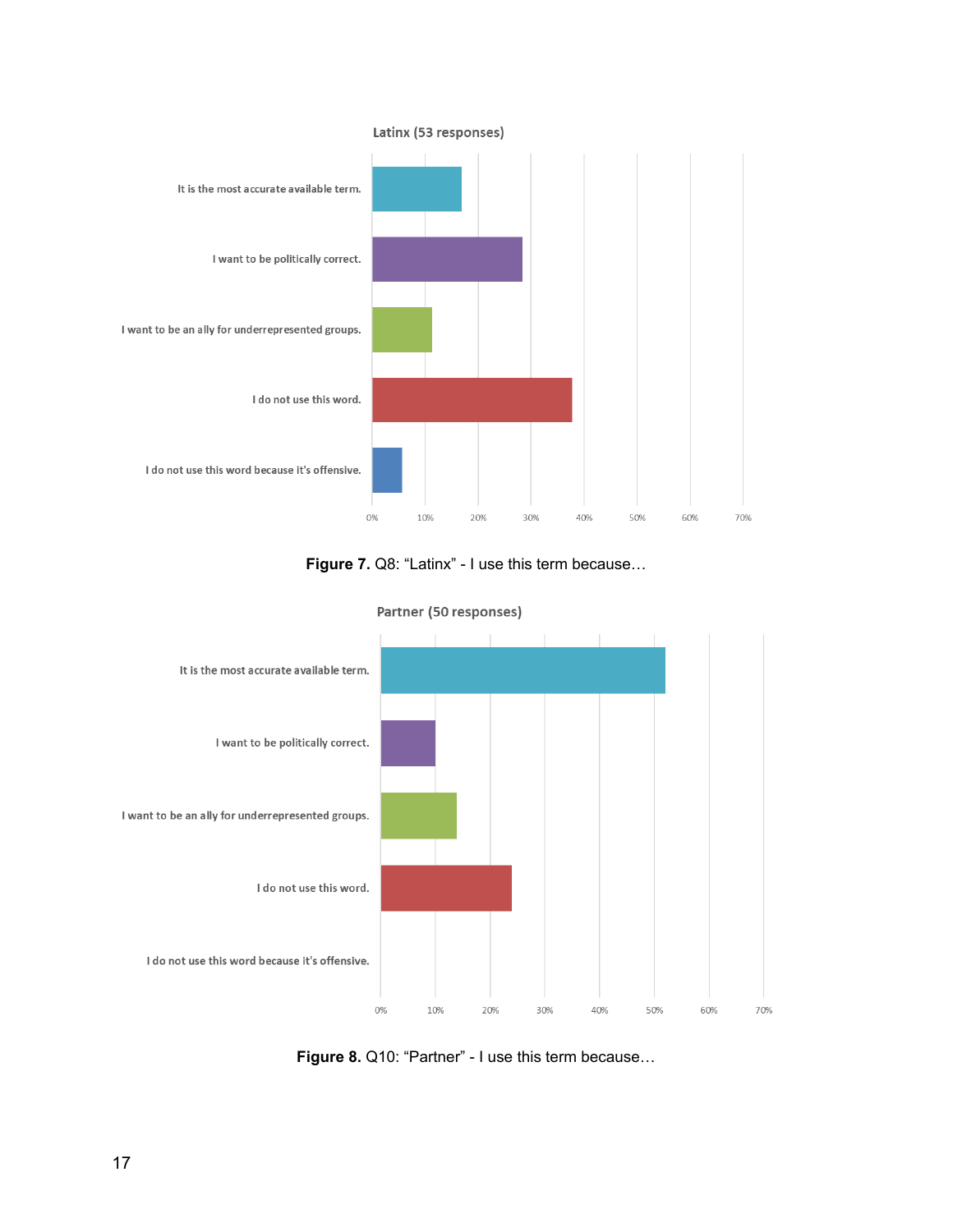

**Figure 9.** Q12: "Disabled" - I use this term because…

When participants were asked whether they feel pressure to speak in a way that is considered "politically correct," 38.87% of responses were "probably yes" (Figure 10). When participants were asked whether they think the way that language changes can reflect changes in society, almost all participants responded with "yes."

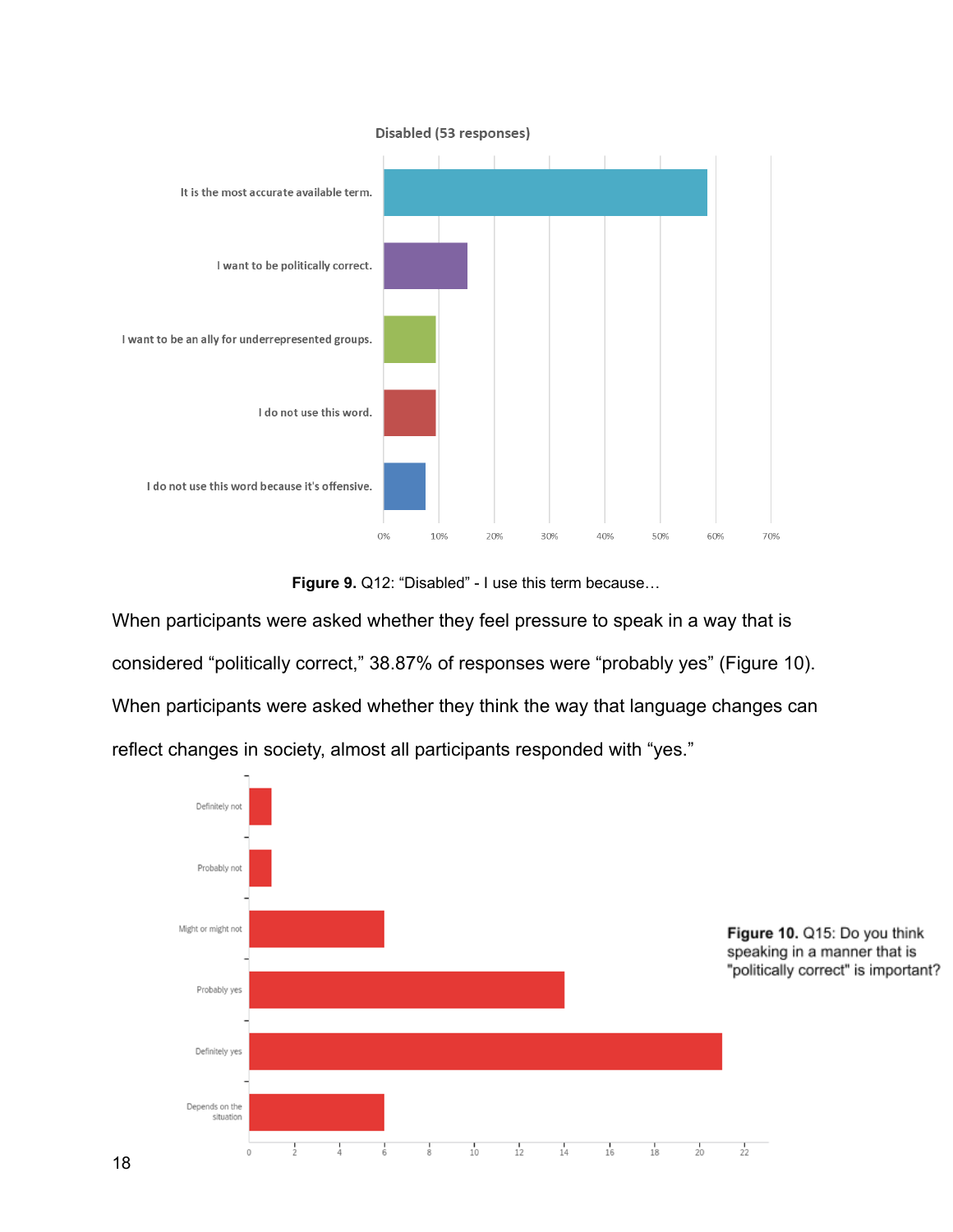

**Figure 11.** Q16: Do you think that the way language changes can reflect changes in society?

## **DISCUSSION**

This survey was intended to collect information about people's awareness and use of a select number of terms (i.e., BIPOC, Latinx, Elderly, Partner, Disabled) to describe various groups of individuals. One aspect of the survey results that is notable is that the majority of participants said they do not use the terms "BIPOC" or "Latinx." Additionally, 3 participants responded that they do not use the term "Latinx" because it is offensive. Although these terms are considered the most "politically correct," these results could indicate that these terms are too new and not yet widely adopted or there is hesitancy to use these terms among some communities. Members of the survey sample that selected "Hispanic" or "African American/Black" also indicated that they do not use "Latinx" or "BIPOC" respectively. This pattern is similar to data that has been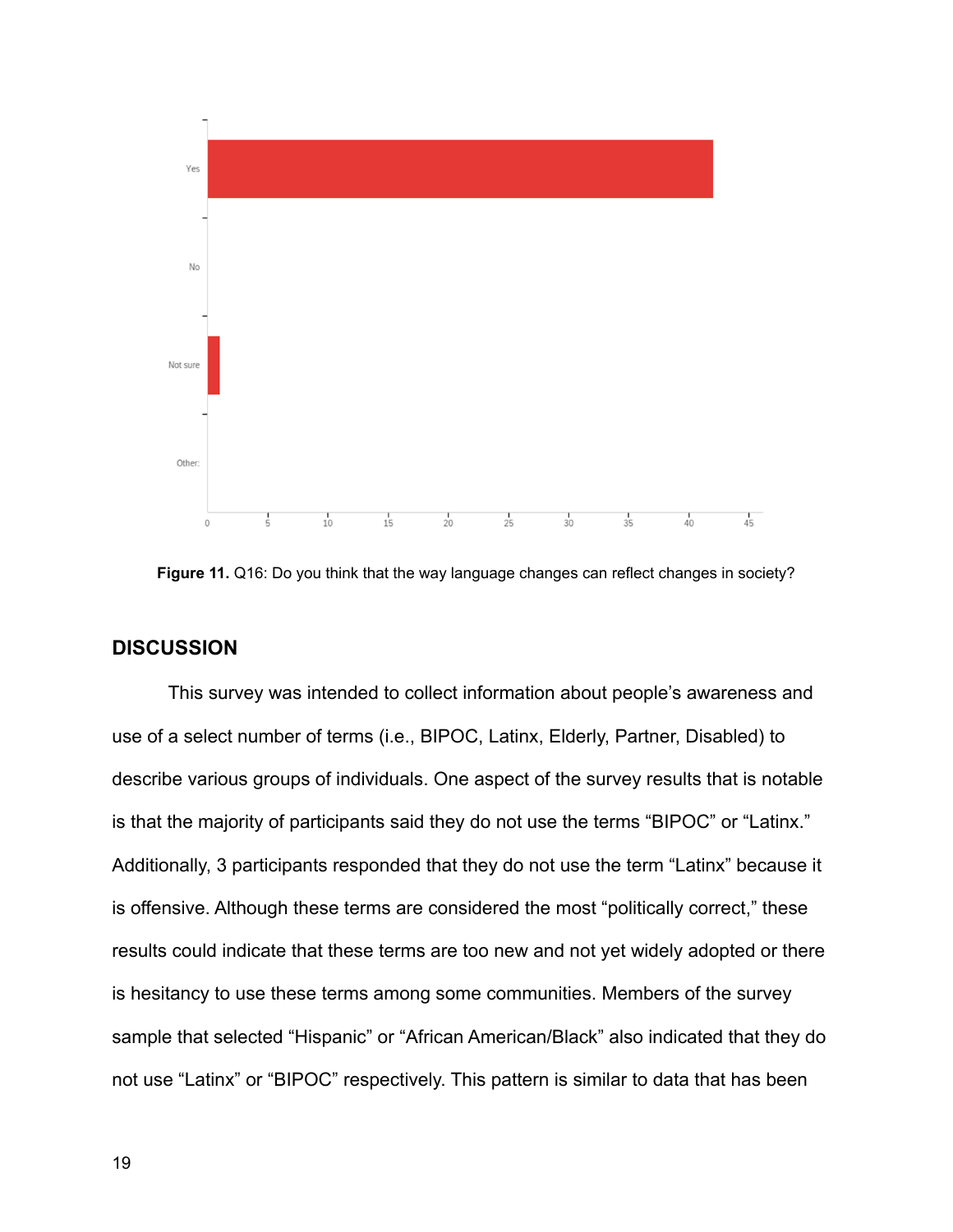collected from large-scale surveys, such as the November 2021 poll by Bendixen & Amandi International that found out of the 800 Hispanic people surveyed, only 2% chose to identify by the term "Latinx" (Garger, 2021) suggesting this term is not widely utilized by Hispanics.

Although "BIPOC" and "Latinx" are newer terms and not yet popularly used by this survey population, it is interesting to note that many participants indicated they think that the way language changes is important. When asked whether the way language can reflect changes in society, one participant answered, "Finding new words or ways to describe things help shift meanings and represent people in ways they might not have been seen before." Another participant shared, "When language changes to be more inclusive or causes no/less offense to minority groups it will reflect changes in our society as it shows we are becoming more aware of others feelings and that we have a better understanding of the consequences of our language." Even though not everyone agrees on what specific terms should be used or are the most "politically correct," it seems like most people are in agreement that language change is a positive and necessary phenomena that can have the power to affect how people are perceived and how they perceive themselves.

It was interesting that for all the terms except for "partner," at least one participant responded that the given term offended them. This could indicate how the positive connotations of the word "partner," such as support and togetherness, could influence people's perception of the word. It also may indicate that "partner" is becoming more widely accepted in its usage while "disabled" was found to be offensive by 7.55% of those who responded, possibly due to the pejoration of the term from othering.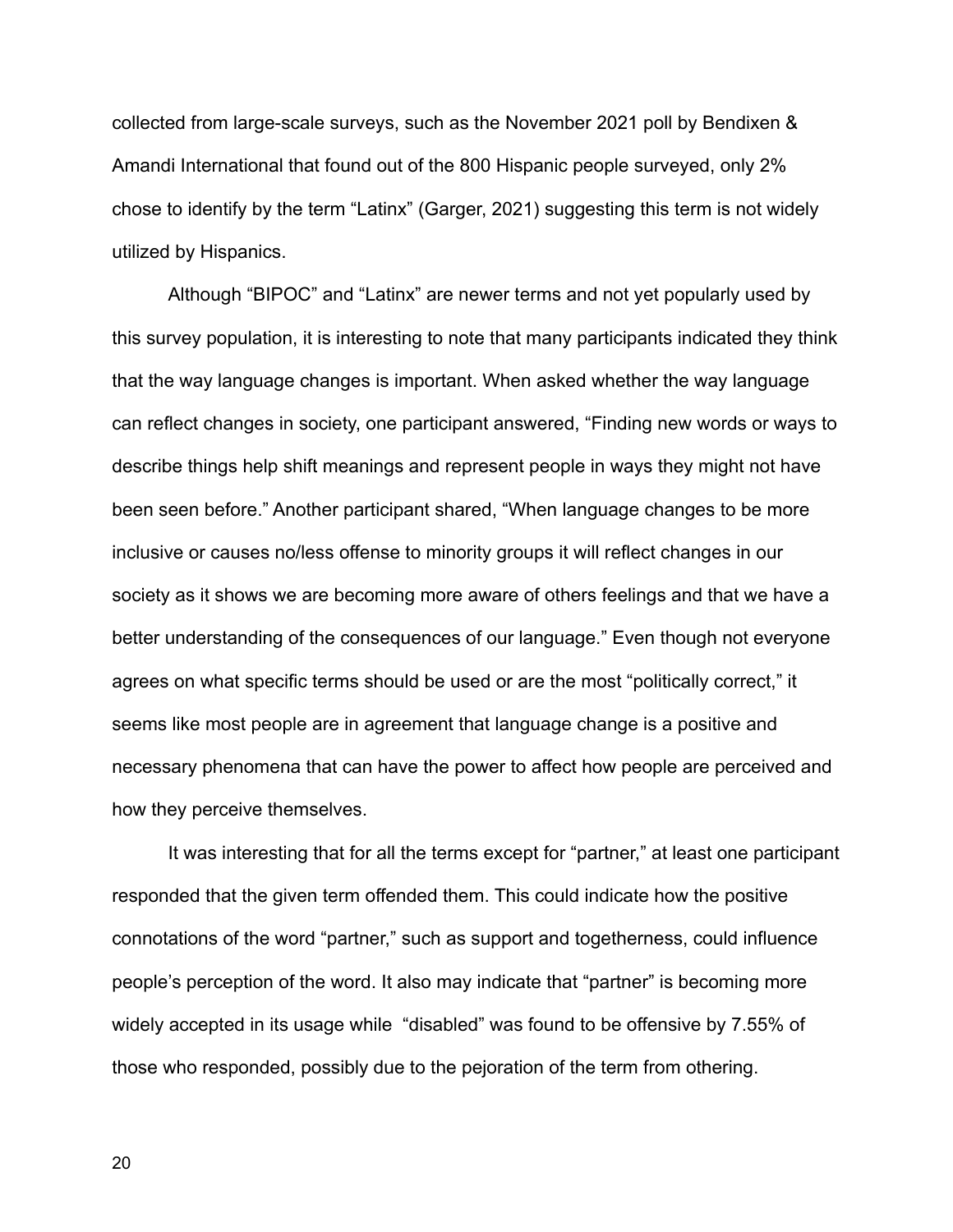For "BIPOC," 41 people selected that they heard or used the term online or on social media and 36 people selected that they heard or used the term in a classroom setting. For "Latinx," 36 people selected they heard or used the term online or on social media, 33 people selected in articles or academic readings, and 32 people selected "in the university classroom." This reflects how these terms are mostly used in academics and online rather than being employed commonly in casual speech.

Interestingly, participants use "elderly" and "disabled" in many different contexts, with the most selected option for both questions being "in casual discussions with friends and family." This may indicate that these words have been used longer and are more common than words like "BIPOC" or "Latinx," In addition, it reflects how the pejoration of both of those terms may be related to how long they have been in usage, and how older adults and the disabled community have been othered and marginalized for a longer period of time in the U.S.

## **Limitations**

This study has several limitations that have affected the results. The first limitation was the small number of participants. Additionally, most participants were residing in Washington and were between the ages of 18-24, and these factors could affect their responses in the survey. The survey was shared on a few different social media sites, but it would have benefitted from being more widely distributed. The majority of participants also identified as White/Caucasian, while only a small portion of those surveyed indicated they were part of a minority group. The race/ethnicity of those participating may have affected responses because some of the words used in this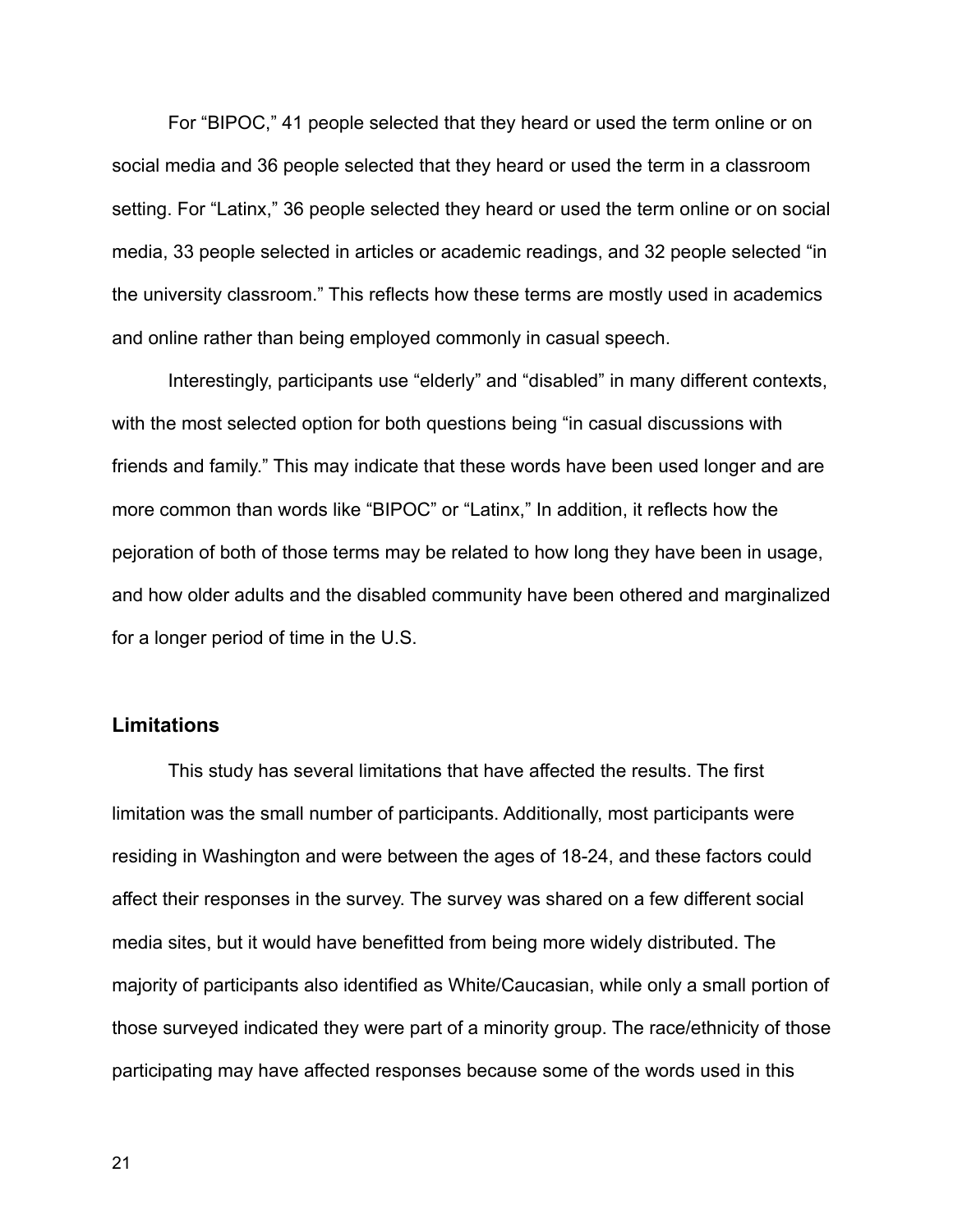study describe specific racial/ethnic identities. If this study was conducted again using a larger population of participants with a wider range of ages, geographic locations, and races/ethnicities, it may be more representative and produce significant findings. Finally, the terms used in this study were only a small portion of a large category of words that could be considered "wokespeak." The limitations of this study did not allow for the inclusion of words like "homeless," "houseless," "unhoused," or other words used to describe people without permanent homes. Additionally, gender-neutral alternatives to traditionally masculine nouns were not included, such as "mail carrier" or "firefighter." Due to the wide variety and substantial amount of words that fall into this category, not all of them were able to be addressed in this small-scale study.

# **CONCLUSION**

Based on my research and the data I collected from my survey, it is clear that words related to people's identities can be controversial and provoke a wide variety of opinions. The controversy surrounding these terms reflects the polarizing topics surrounding identity and self-expression that lie behind what could be interpreted as frivolous debates over words. Strong preferences and opinions about what terms should or should not be used indicate the importance of words themselves. Words have the ability to subtly connote meaning indirectly and can convey information about and represent different identities. They can affect the way people perceive others' identities and how people perceive themselves because they have the power to disparage or validate people's identities and lifestyles. Debates and discussions over the correct use of words can inspire more productive and important discussions surrounding the issues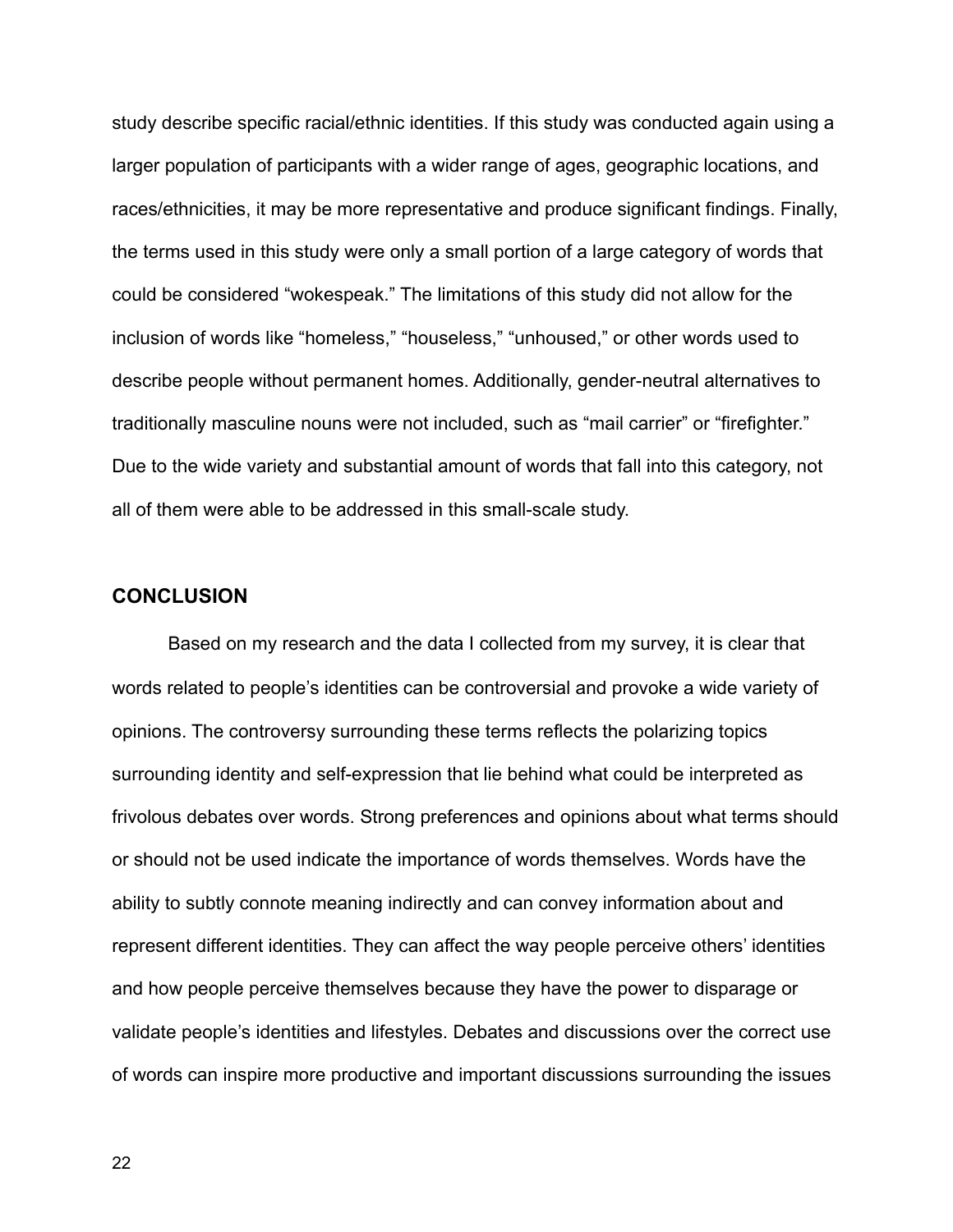the words describe. Many conversations that are being had about older adults and the disabled community, for example, have never been addressed and the injustices that these groups face have long been ignored. Thus, it makes sense that new words are being created to better describe and facilitate these necessary conversations, and new words will continue to be created and will fluctuate in use among different communities as our world continues to change and hopefully grow more accepting of diversity. One of the biggest critiques of "wokespeak" and inclusion-related word use is that it allows people to police others' language and attempt to cancel those who use the "wrong" word. My survey results indicate that the words themselves are not as important as the conversations and discussions surrounding them, which can serve to educate and inform others that all people deserve equality and respect, regardless of their race or ethnicity, gender identity, age, or socioeconomic background. Although some people may be motivated to use "wokespeak" in order to simply appear as "woke" and avoid being canceled, my survey reflects that a large majority of people are motivated by a legitimate desire to show respect and accurately address people of a variety of identities. It is impossible to determine people's true motivations behind the way they speak, but what is most important is that we continue to have conversations about and rethink the way people are treated and represented in society. Words can strongly affect the way people and groups are represented and perceived, thus we must continue to adapt and use language in order to promote positive change.

#### **REFERENCES**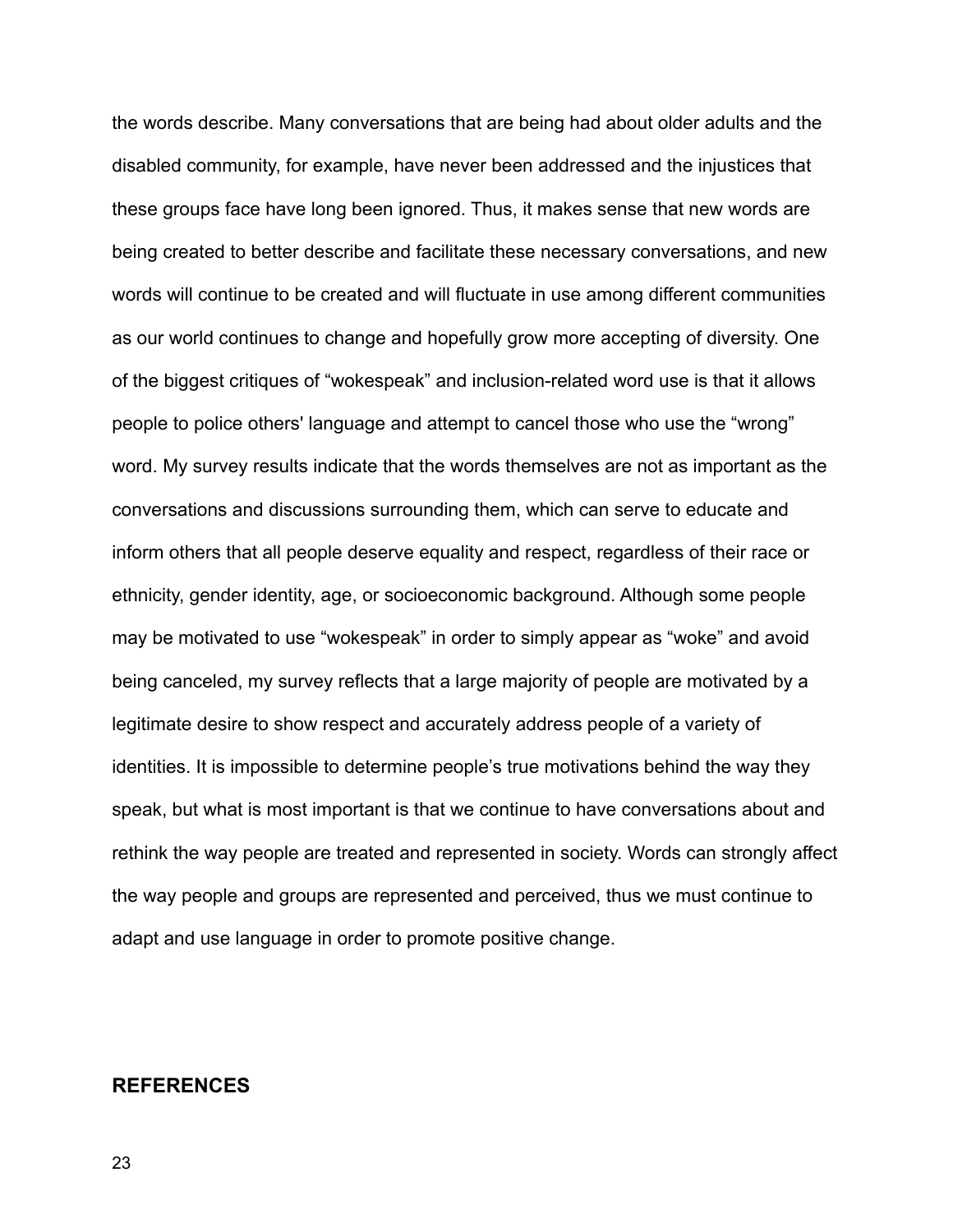Allen, C. (2021). "'Latinx' isn't popular with latinos; on behalf of all hispanic americans, I say no más to this politically correct linguistic monstrosity." *Wall Street Journal*, [https://www.proquest.com/newspapers/latinx-isnt-popular-with-latinos-on-behalf](https://www.proquest.com/newspapers/latinx-isnt-popular-with-latinos-on-behalf-all/docview/2611335175/se-2?accountid=15006)[all/docview/2611335175/se-2?accountid=15006](https://www.proquest.com/newspapers/latinx-isnt-popular-with-latinos-on-behalf-all/docview/2611335175/se-2?accountid=15006)

Atkinson, R. (2015). "Viewpoint: Is it time to stop using the word 'disability'?" *BBC*, <https://www.bbc.com/news/blogs-ouch-34385738>

Avers, D., Brown, M., Chui, K.K., Wong, R.A., & Lusardi, M. (2020). "Use of the Term 'Elderly'," *Journal of Geriatric Physical Therapy*, 34(4), 153-154. doi: 10.1519/JPT.0b013e31823ab7ec

Bacon Jr., P. (2021). "Why Attacking 'Cancel Culture' And 'Woke' People Is Becoming The GOP's New Political Strategy," *FiveThirtyEight*, [https://fivethirtyeight.com/features/why-attacking-cancel-culture-and-woke-people](https://fivethirtyeight.com/features/why-attacking-cancel-culture-and-woke-people-is-becoming-the-gops-new-political-strategy/#:~:text=But%20in%20culture%20and%20politics%20today%2C%20the%20most,more%20sympathetic%20to%20Prince%20Harry%20and%20Meghan%20Markle) [-is-becoming-the-gops-new-political-strategy/#:~:text=But%20in%20culture%20a](https://fivethirtyeight.com/features/why-attacking-cancel-culture-and-woke-people-is-becoming-the-gops-new-political-strategy/#:~:text=But%20in%20culture%20and%20politics%20today%2C%20the%20most,more%20sympathetic%20to%20Prince%20Harry%20and%20Meghan%20Markle) [nd%20politics%20today%2C%20the%20most,more%20sympathetic%20to%20P](https://fivethirtyeight.com/features/why-attacking-cancel-culture-and-woke-people-is-becoming-the-gops-new-political-strategy/#:~:text=But%20in%20culture%20and%20politics%20today%2C%20the%20most,more%20sympathetic%20to%20Prince%20Harry%20and%20Meghan%20Markle) [rince%20Harry%20and%20Meghan%20Markle.](https://fivethirtyeight.com/features/why-attacking-cancel-culture-and-woke-people-is-becoming-the-gops-new-political-strategy/#:~:text=But%20in%20culture%20and%20politics%20today%2C%20the%20most,more%20sympathetic%20to%20Prince%20Harry%20and%20Meghan%20Markle)

Belanger, E. (2019). "Different Ability Versus Disability: Why Language Matters," *Study Break*,

<https://studybreaks.com/culture/disabled-and-the-meaning-surrounding-the-word/>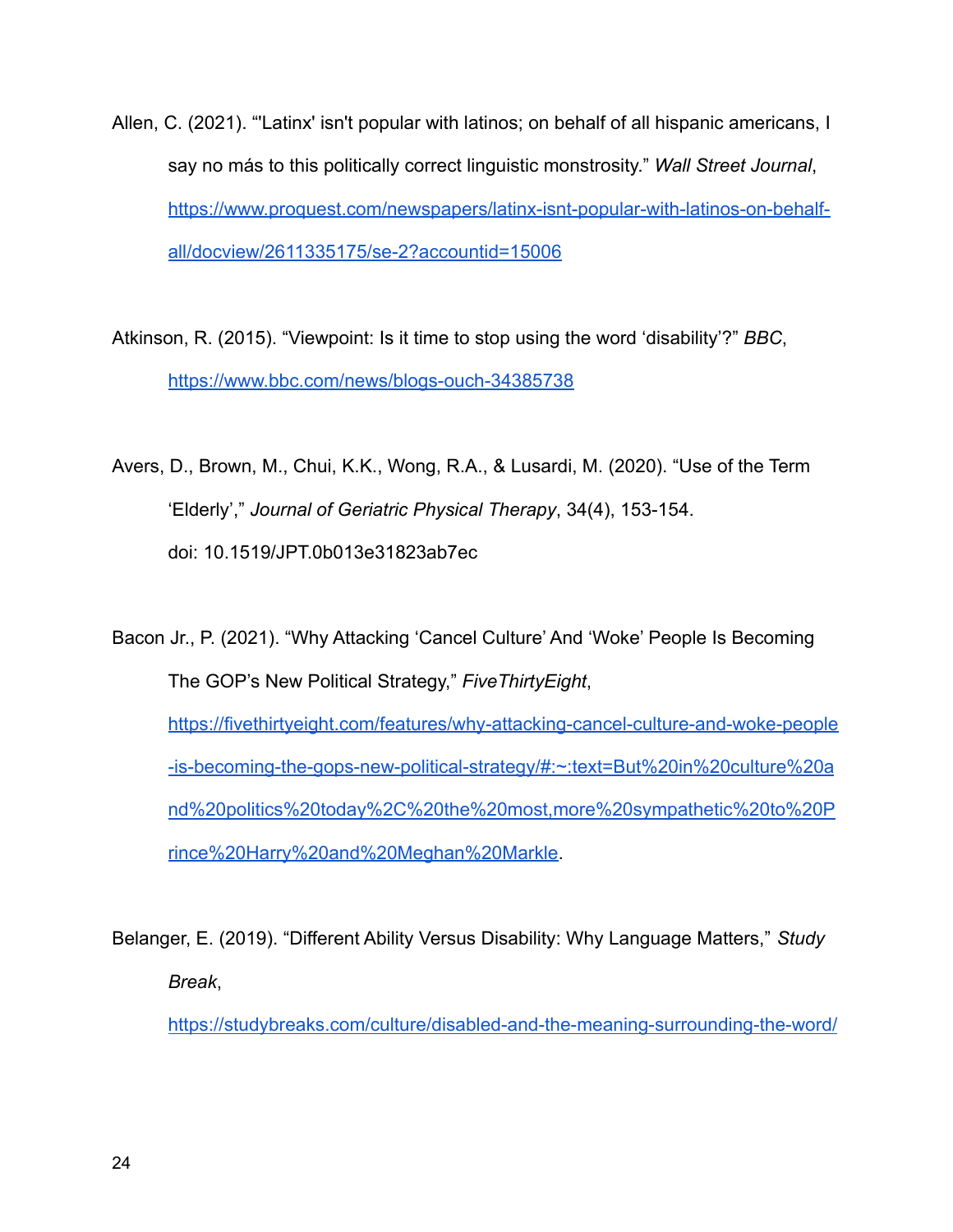Brown, L. (2011). "Identity-First Language," *ASAN: Autistic Self Advocacy Network*, <https://autisticadvocacy.org/about-asan/identity-first-language/>

Cherry, K. (2020). "What is Othering?" *Very Well Mind*.

<https://www.verywellmind.com/what-is-othering-5084425>

Crocker, A. F., & Smith, S. N. (2019). "Person-first language: are we practicing what we preach?" *Journal of Multidisciplinary Healthcare*, 12, 125–129. <https://doi.org/10.2147/JMDH.S140067>

Deo, M.E. (2021). "Why BIPOC fails." *Virginia Law Review,* 7.

<https://www.virginialawreview.org/articles/why-bipoc-fails/>

"Disabled." Merriam-Webster.com Dictionary, Merriam-Webster.

<https://www.merriam-webster.com/dictionary/disabled>

Garger, K. (2021). "40 percent of Hispanic voters are offended by term 'Latinx,' poll finds," *The New York Post*. [https://nypost.com/2021/12/06/40-percent-of-hispanic-voters-are-offended-by-lati](https://nypost.com/2021/12/06/40-percent-of-hispanic-voters-are-offended-by-latinx-poll-finds/) [nx-poll-finds/](https://nypost.com/2021/12/06/40-percent-of-hispanic-voters-are-offended-by-latinx-poll-finds/)

Grady, C. (2020). "Why the term "BIPOC" is so complicated, explained by linguists," *Vox*.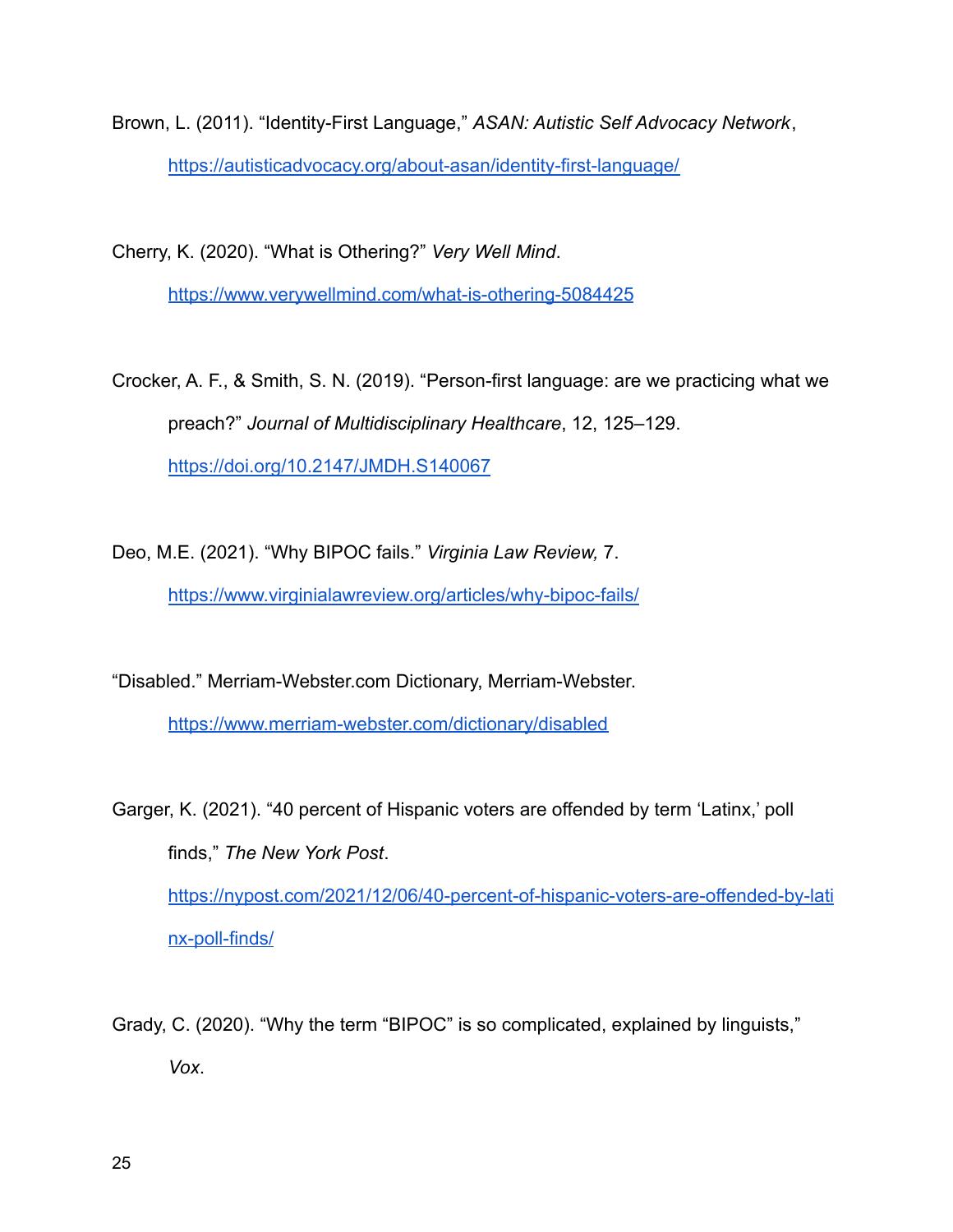[https://www.vox.com/2020/6/30/21300294/bipoc-what-does-it-mean-critical-race-l](https://www.vox.com/2020/6/30/21300294/bipoc-what-does-it-mean-critical-race-linguistics-jonathan-rosa-deandra-miles-hercules) [inguistics-jonathan-rosa-deandra-miles-hercules](https://www.vox.com/2020/6/30/21300294/bipoc-what-does-it-mean-critical-race-linguistics-jonathan-rosa-deandra-miles-hercules)

Hall, V. (2021). "Understanding the Contemporary World: What Is Woke Culture?" *Free Word Centre*, <https://www.freewordcentre.com/what-is-woke-culture/>

Harmon, A. (2021). "BIPOC or POC? Equity or Equality? The Debate Over Language on the Left," *The New York Times*,

<https://www.nytimes.com/2021/11/01/us/terminology-language-politics.html>

"Is language like 'seniors' and 'elderly' disrespectful to refer to someone over 65?" (2021). *HelloCare*, [https://hellocare.com.au/experts-call-politically-correct-terms-describe-ageing-old](https://hellocare.com.au/experts-call-politically-correct-terms-describe-ageing-older-people/) [er-people/](https://hellocare.com.au/experts-call-politically-correct-terms-describe-ageing-older-people/)

Jabalai, M., Kipnis, L., Solnit, R., Sunkara, B., Williams, T.C., Jilani, Z., & Purnell, D. (2021). "We need to discuss the word woke," *The Guardian*, [https://www.theguardian.com/commentisfree/2021/nov/09/woke-word-meaning-d](https://www.theguardian.com/commentisfree/2021/nov/09/woke-word-meaning-definition-progressive) [efinition-progressive](https://www.theguardian.com/commentisfree/2021/nov/09/woke-word-meaning-definition-progressive)

Kitchener, C. (2019). "Forget 'boyfriend' or 'girlfriend.' Why millennials are using the word 'partner,'" *The Washington Post*,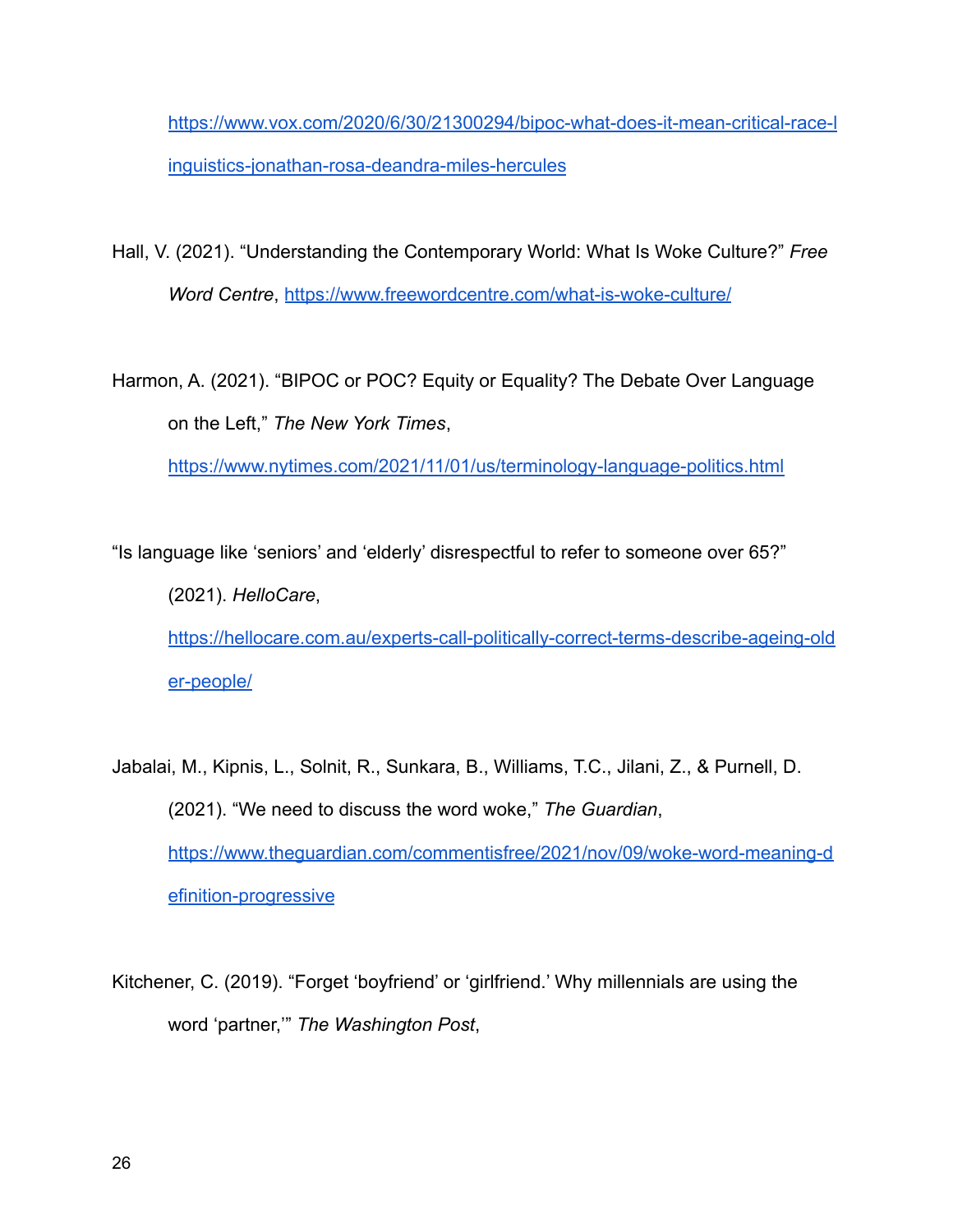[https://www.washingtonpost.com/lifestyle/2019/01/21/forget-boyfriend-or-girlfrien](https://www.washingtonpost.com/lifestyle/2019/01/21/forget-boyfriend-or-girlfriend-why-millennials-are-using-word-partner/) [d-why-millennials-are-using-word-partner/](https://www.washingtonpost.com/lifestyle/2019/01/21/forget-boyfriend-or-girlfriend-why-millennials-are-using-word-partner/)

Merriam-Webster. (n.d.). Woke. In Merriam-Webster.com dictionary.

<https://www.merriam-webster.com/dictionary/woke>

Noe-Bustamente, L., Mora, L., & Lopez, M.H. (2020). "About One-in-Four U.S. Hispanics Have Heard of Latinx, but Just 3% Use It," *Pew Research Center*. [https://www.pewresearch.org/hispanic/2020/08/11/about-one-in-four-u-s-hispanic](https://www.pewresearch.org/hispanic/2020/08/11/about-one-in-four-u-s-hispanics-have-heard-of-latinx-but-just-3-use-it/) [s-have-heard-of-latinx-but-just-3-use-it/](https://www.pewresearch.org/hispanic/2020/08/11/about-one-in-four-u-s-hispanics-have-heard-of-latinx-but-just-3-use-it/)

Oliver, D. (2020). "David Oliver: Caring about language doesn't mean we can't care." *BMJ: British Medical Journal*, 370. doi[:http://dx.doi.org.ezproxy.library.wwu.edu/10.1136/bmj.m2524](http://dx.doi.org.ezproxy.library.wwu.edu/10.1136/bmj.m2524)

Page, C. (2021). "'Wokespeak' is changing faster than I can keep up," *Philadelphia Tribune*,

[https://www.proquest.com/newspapers/wokespeak-is-changing-faster-than-i-can](https://www.proquest.com/newspapers/wokespeak-is-changing-faster-than-i-can-keep-up/docview/2600990078/se-2?accountid=15006)[keep-up/docview/2600990078/se-2?accountid=15006](https://www.proquest.com/newspapers/wokespeak-is-changing-faster-than-i-can-keep-up/docview/2600990078/se-2?accountid=15006)

"Partner." Merriam-Webster.com Dictionary, Merriam-Webster,

<https://www.merriam-webster.com/dictionary/partner>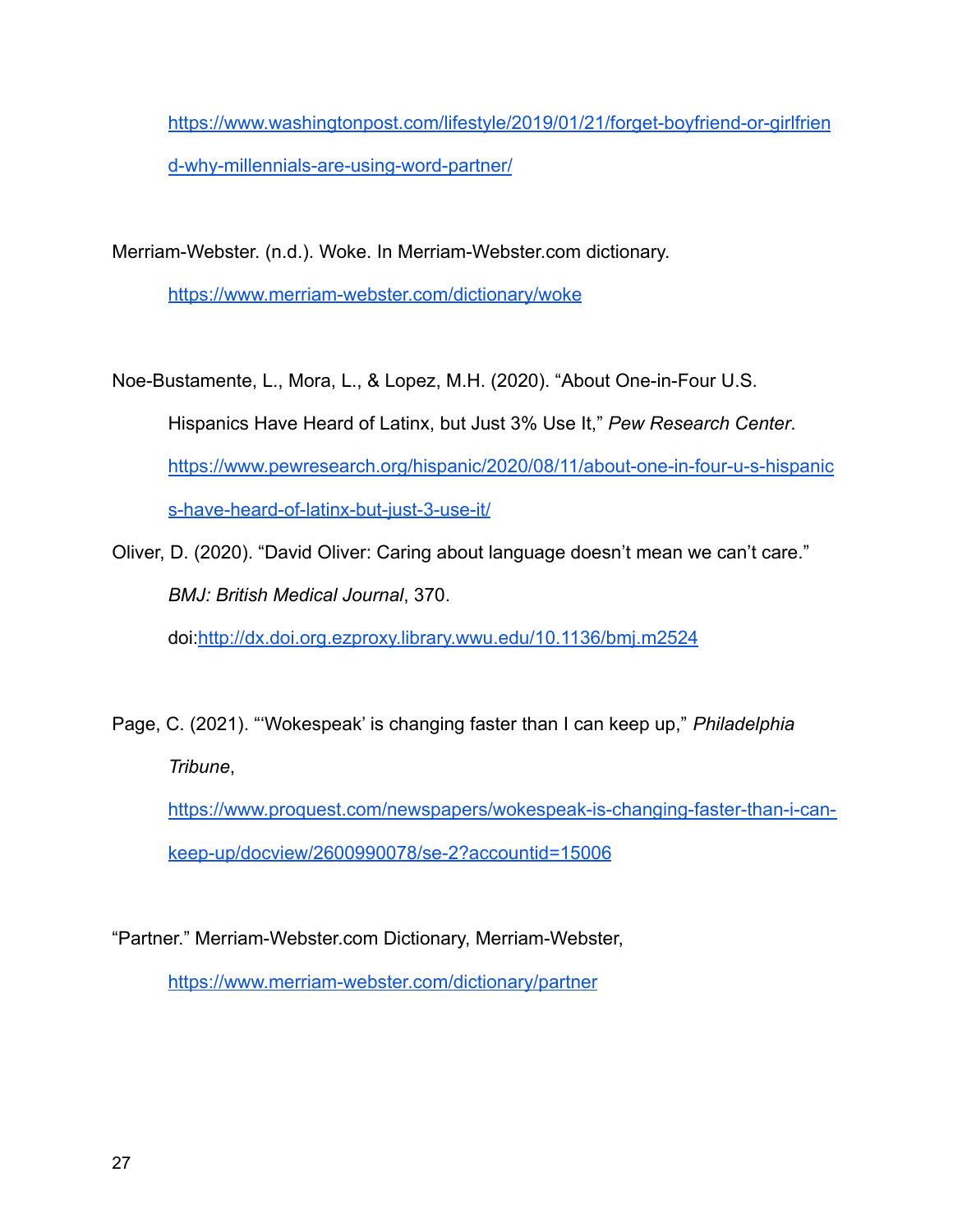Titchkosky, T. (2001). "Disability: A Rose by Any Other Name? 'People-First' Language in Canadian Society," *The Canadian Review of Sociology*, 38(2), 125-140. *Wiley Online Library*, Retrieved from

<https://doi.org/10.1111/j.1755-618X.2001.tb00967.x>

- Torres, L. (2018). "Latinx?" *Latino Studies*, 16(3), 283-285. doi[:http://dx.doi.org/10.1057/s41276-018-0142-y](http://dx.doi.org/10.1057/s41276-018-0142-y)
- Vega, T. (2020). "Who Does the Acronym "BIPOC" Actually Serve?" *The Takeaway*, WNYC Studios. [https://www.wnycstudios.org/podcasts/takeaway/episodes/the-takeaway-2020-06](https://www.wnycstudios.org/podcasts/takeaway/episodes/the-takeaway-2020-06-25)  $-25$
- Vidal-Ortiz, S., & Martínez, J. (2018). "Latinx thoughts: Latinidad with an X." *Latino Studie*s, 16(3), 384-395. doi[:http://dx.doi.org/10.1057/s41276-018-0137-8](http://dx.doi.org/10.1057/s41276-018-0137-8)

Watkins, S. (2020). "'Latin-What?' Why UNC Should Abandon the Term 'Latinx'," *The James G. Martin Center for Academic Renewal.* [https://www.jamesgmartin.center/2020/05/latin-what-why-unc-should-abandon-th](https://www.jamesgmartin.center/2020/05/latin-what-why-unc-should-abandon-the-term-latinx/#:~:text=Only%202%20percent%20said%20they%20prefer%20the%20term,and%20the%20Oxford%20English%20Dictionary%20include%20the%20term) [e-term-latinx/#:~:text=Only%202%20percent%20said%20they%20prefer%20the](https://www.jamesgmartin.center/2020/05/latin-what-why-unc-should-abandon-the-term-latinx/#:~:text=Only%202%20percent%20said%20they%20prefer%20the%20term,and%20the%20Oxford%20English%20Dictionary%20include%20the%20term) [%20term,and%20the%20Oxford%20English%20Dictionary%20include%20the%](https://www.jamesgmartin.center/2020/05/latin-what-why-unc-should-abandon-the-term-latinx/#:~:text=Only%202%20percent%20said%20they%20prefer%20the%20term,and%20the%20Oxford%20English%20Dictionary%20include%20the%20term) [20term](https://www.jamesgmartin.center/2020/05/latin-what-why-unc-should-abandon-the-term-latinx/#:~:text=Only%202%20percent%20said%20they%20prefer%20the%20term,and%20the%20Oxford%20English%20Dictionary%20include%20the%20term).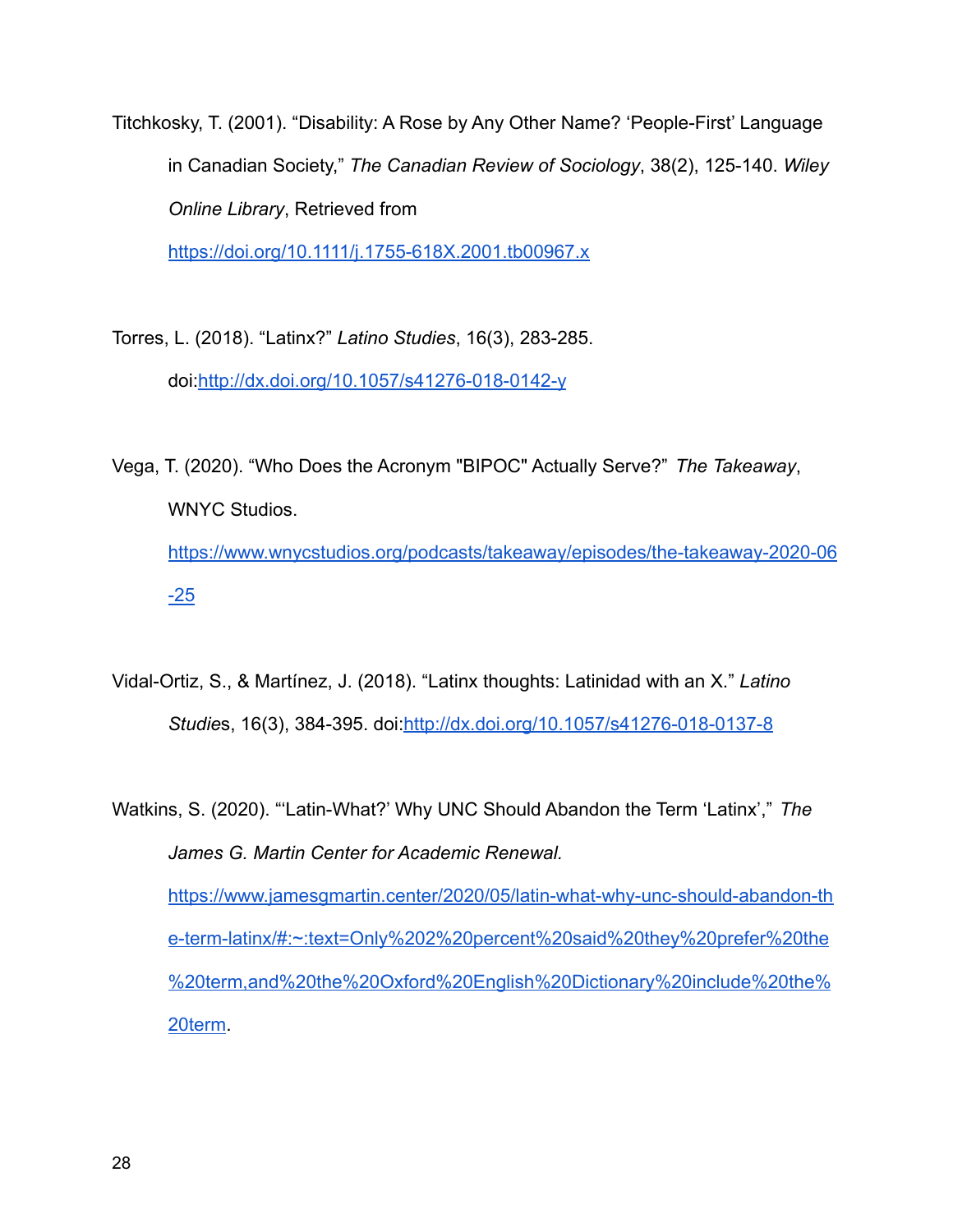"Why do we use a capital D for Disabled?" *The Alliance for Inclusive Education*.

<https://www.allfie.org.uk/definitions/use-capital-d/>

# **Appendix A**

- 1. Please select your gender.
	- a. Male.
	- b. Female.
	- c. Non-binary
	- d. Other
	- e. Prefer not to say
- 2. Please select your age range.
	- a. 25-31
	- b. 32-37
	- c. 38-44
	- d. 45+
- 3. Please select your race/ethnicity. (Select all that apply)
	- a. White/Caucasian
	- b. Hispanic
	- c. Black/American
	- d. Middle Eastern
	- e. Asian

# **"BIPOC"**

- 4. I use this term because…
	- a. It is the most accurate available term.
	- b. I want to be politically correct.
	- c. I want to be an ally for underrepresented groups.
	- d. I do not use this word.
	- e. I do not use this word because it's offensive.
- 5. In what contexts have you heard or personally used this term? (Select all that apply.)
	- a. In casual discussions with friends and family.
	- b. In the university classroom.
	- c. In your workplace.
	- d. Online/On social media.
	- e. In articles or academic readings.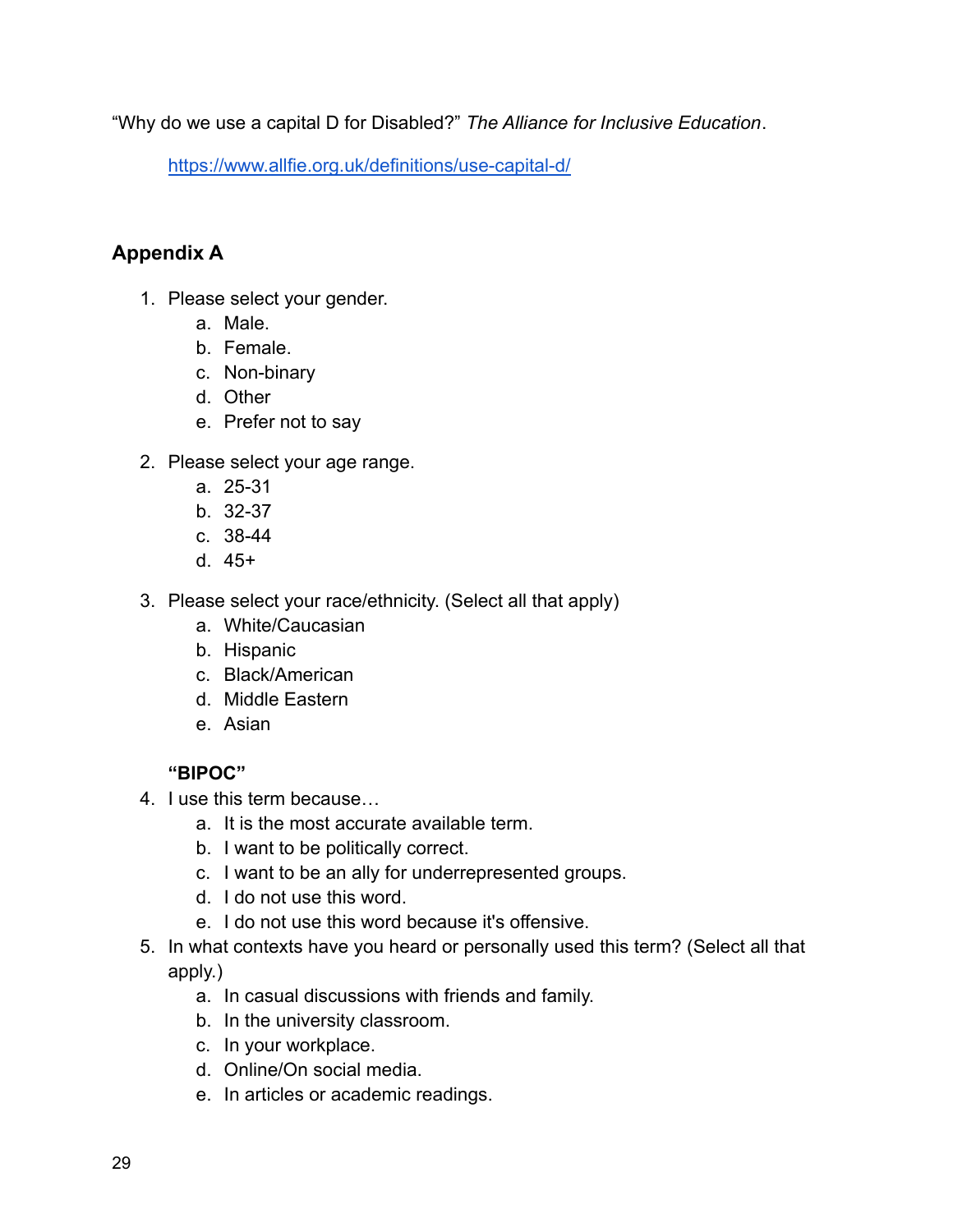f. N/A; I am unfamiliar with this word.

# **"Elderly"**

- 6. I use this term because…
	- a. It is the most accurate available term.
	- b. I want to be politically correct.
	- c. I want to be an ally for underrepresented groups.
	- d. I do not use this word.
	- e. I do not use this word because it's offensive.
- 7. In what contexts have you heard or personally used this term? (Select all that apply.)
	- a. In casual discussions with friends and family.
	- b. In the university classroom.
	- c. In your workplace.
	- d. Online/On social media.
	- e. In articles or academic readings.
	- f. N/A; I am unfamiliar with this word.

# **"Latinx"**

- 8. I use this term because…
	- a. It is the most accurate available term.
	- b. I want to be politically correct.
	- c. I want to be an ally for underrepresented groups.
	- d. I do not use this word.
	- e. I do not use this word because it's offensive.
- 9. In what contexts have you heard or personally used this term? (Select all that apply.)
	- a. In casual discussions with friends and family.
	- b. In the university classroom.
	- c. In your workplace.
	- d. Online/On social media.
	- e. In articles or academic readings.
	- f. N/A; I am unfamiliar with this word.

# **"Partner"**

10.I use this term because…

- a. It is the most accurate available term.
- b. I want to be politically correct.
- c. I want to be an ally for underrepresented groups.
- d. I do not use this word.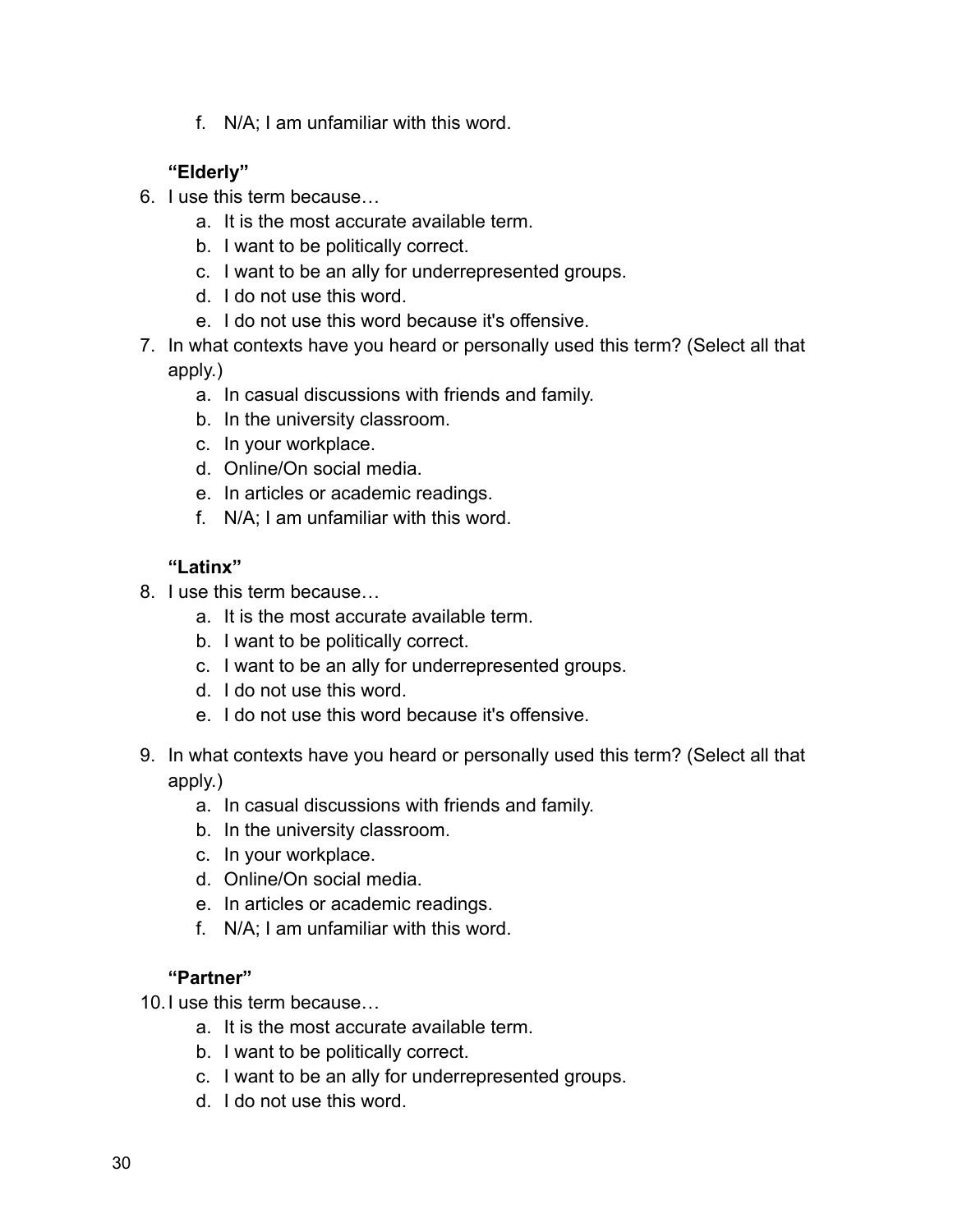- e. I do not use this word because it's offensive.
- 11. In what contexts have you heard or personally used this term? (Select all that apply.)
	- a. In casual discussions with friends and family.
	- b. In the university classroom.
	- c. In your workplace.
	- d. Online/On social media.
	- e. In articles or academic readings.
	- f. N/A; I am unfamiliar with this word.

# **"Disabled"**

- 12.I use this term because…
	- a. It is the most accurate available term.
	- b. I want to be politically correct.
	- c. I want to be an ally for underrepresented groups.
	- d. I do not use this word.
	- e. I do not use this word because it's offensive.
- 13.In what contexts have you heard or personally used this term? (Select all that apply.)
	- a. In casual discussions with friends and family.
	- b. In the university classroom.
	- c. In your workplace.
	- d. Online/On social media.
	- e. In articles or academic readings.
	- f. N/A; I am unfamiliar with this word.
- 14.Do you feel pressure to speak in a way that is considered "politically correct"?
	- a. Definitely not
	- b. Probably not
	- c. Might or might not
	- d. Probably yes
	- e. Definitely yes
	- f. Depends on the situation
- 15.Do you think speaking in a manner that is "politically correct" is important?
	- a. Definitely not
	- b. Probably not
	- c. Might or might not
	- d. Probably yes
	- e. Definitely yes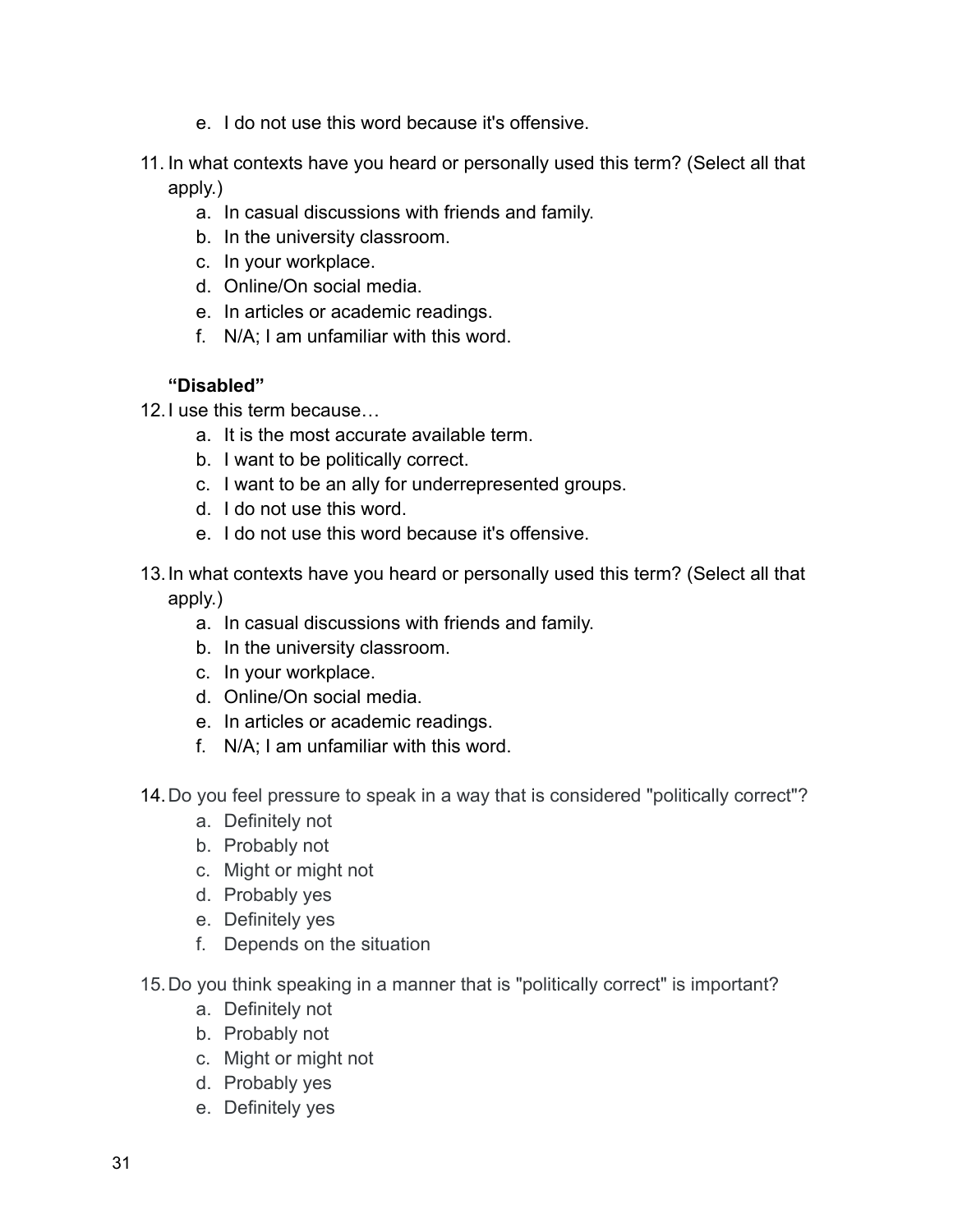- f. Depends on the situation
- 16.Do you think that the way language changes can reflect changes in society?
	- a. Yes
	- b. No
	- c. Not sure
	- d. Other:
- 17.Please explain your reasoning behind your answer to the previous question.
- 18.Do you think that language can motivate changes in society?
	- a. Yes
	- b. No
	- c. Not sure
	- d. Other:
- 19.Please explain your reasoning behind your answer to the previous question, or share any relevant final thoughts here.



# **Appendix B**

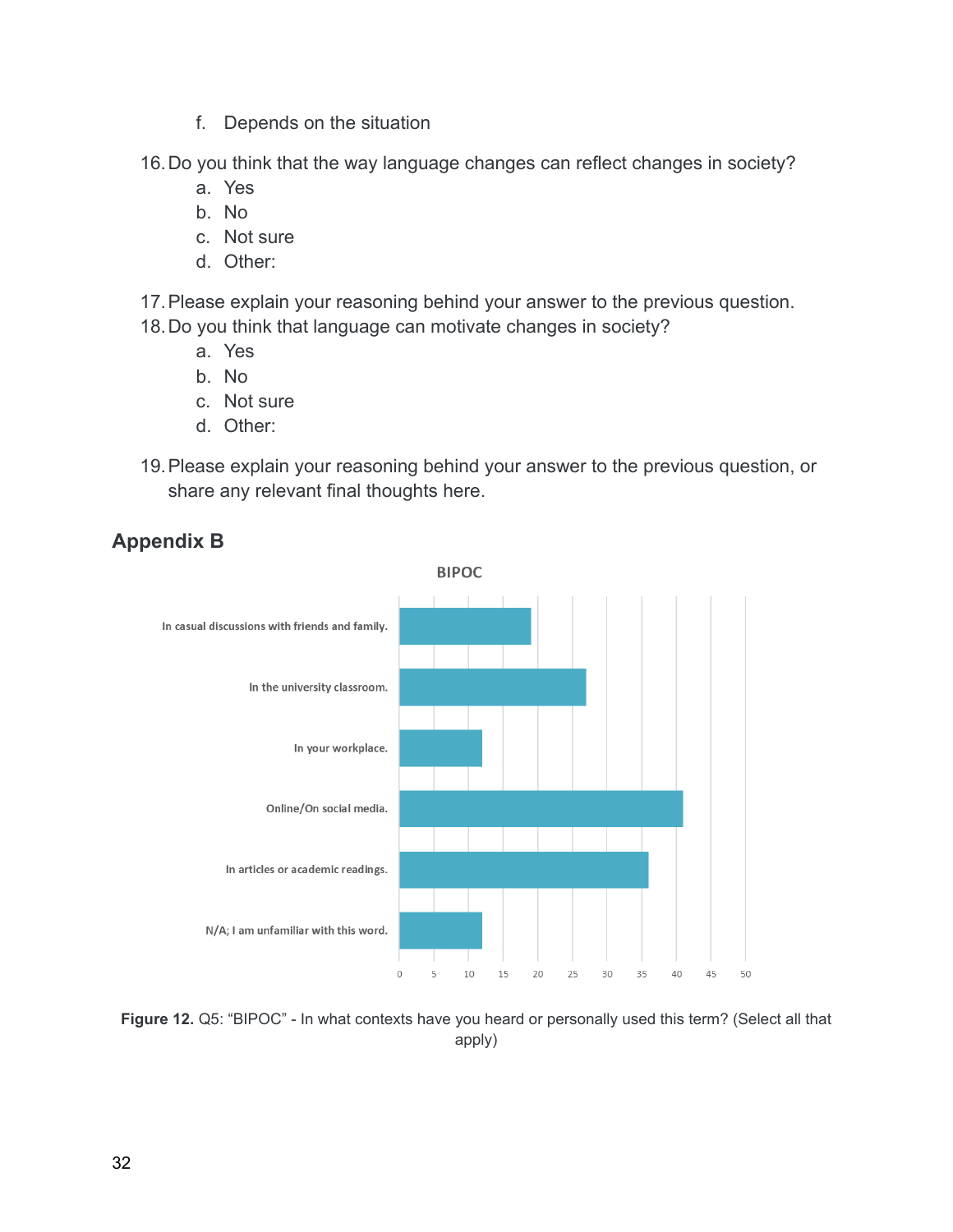

**Figure 13.** Q9: "Latinx" - In what contexts have you heard or personally used this term? (Select all that apply.)

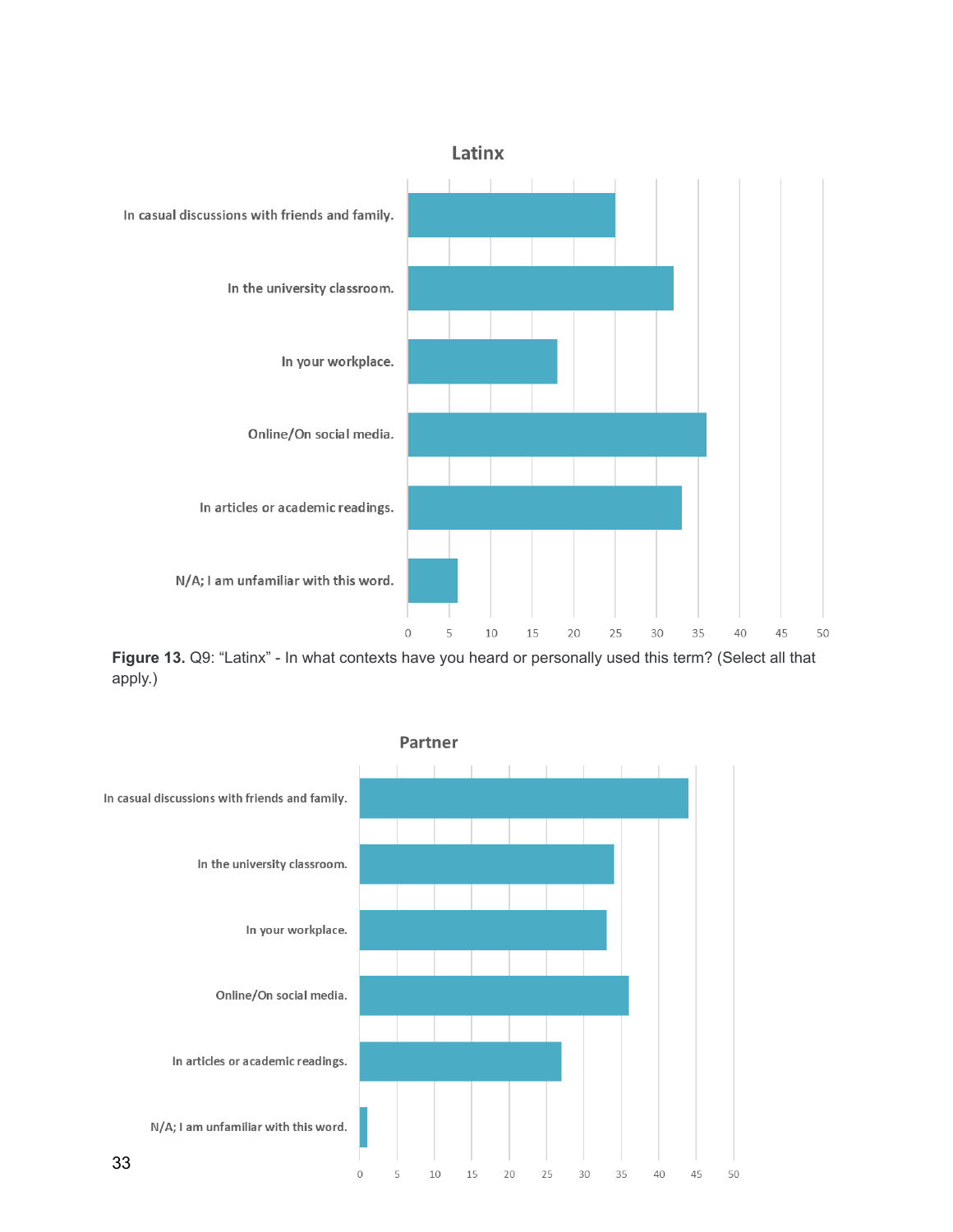**Figure 14.** Q11:"Partner" - In what contexts have you heard or personally used this term? (Select all that apply).



**Figure 15.** Q13: "Disabled" - In what contexts have you heard or personally used this term? (Select all that apply).